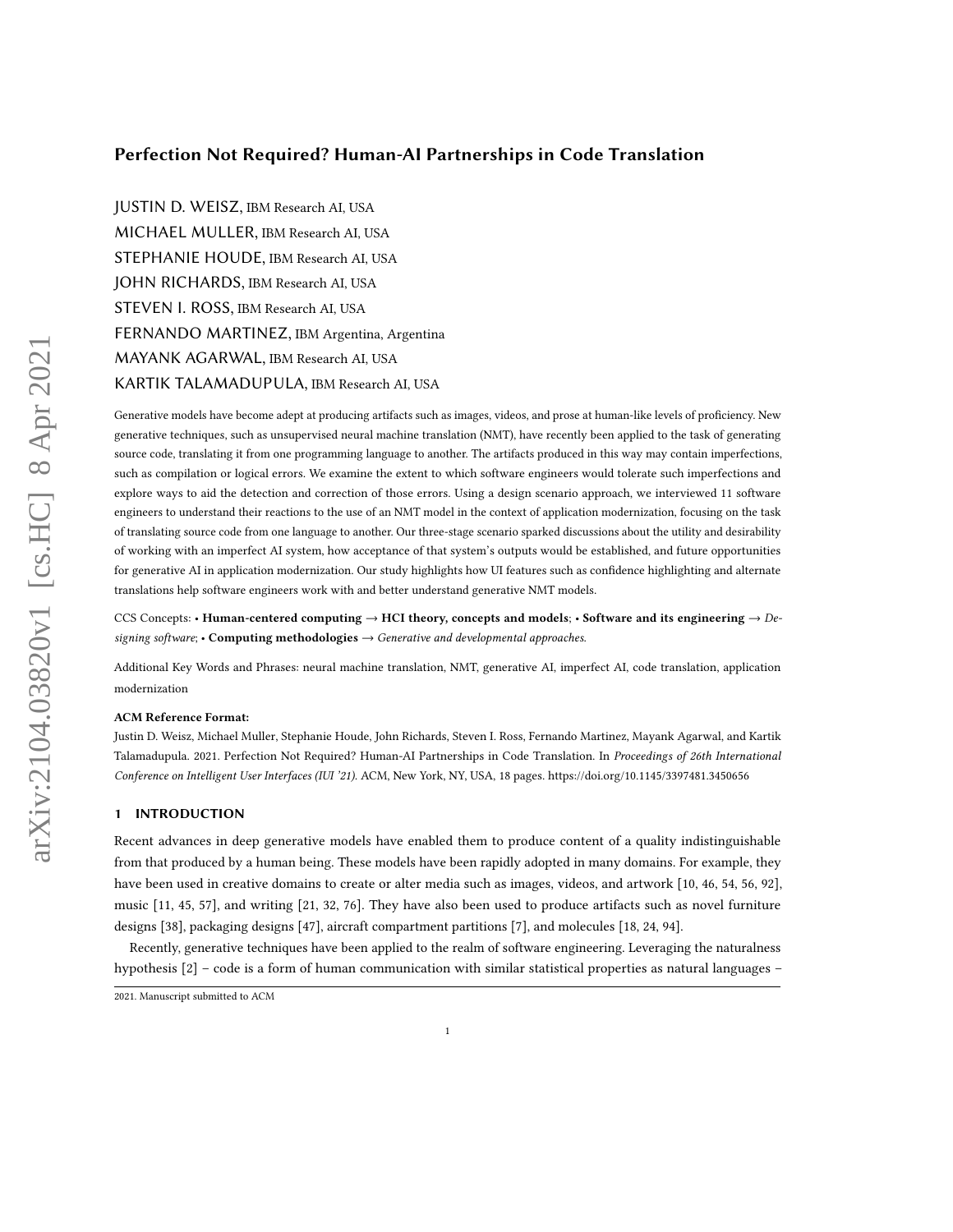new progress in neural machine translation (NMT) has demonstrated how unsupervised techniques can be used to train models that transform source code from one programming language to another [\[20,](#page-14-7) [79\]](#page-16-3). However, code is unique compared to other kinds of natural languages: code is much more brittle, and swapping even a few characters or tokens can completely change its meaning or effect. In addition, code demands a certain level of correctness: code either compiles or does not, and it is either correct or contains bugs such as logic errors, security flaws, or race conditions. Given the probabilistic nature of deep learning models, we posit that there will always be some amount of noise in their output; correspondingly, deep generative models that produce code as output may exhibit some amount of deviation from a programmer's intentions. Indeed, while state-of-the-art NMT models – e.g. Tufano et al. [\[88\]](#page-17-3)'s work on learning bug-fixing patches and TransCoder [\[79\]](#page-16-3) – are often capable of producing high-quality source code, the code that they generate may not *always* be error-free<sup>[1](#page-1-0)</sup>.

Our research focuses on understanding the extent to which generative models are still useful to human stakeholders despite their potential to produce imperfect output. Would people desire to work with a generative AI system knowing that it might produce flawed output, or would they rather do the work themselves? Are there ways that we can leverage generative model state to aid in the detection and correction of errors that do occur? What characteristics of a user experience are important for facilitating acceptance of a deep generative model and its outputs?

We address these questions by considering the use of an NMT model within the context of application modernization [\[27,](#page-14-8) [64,](#page-16-4) [72\]](#page-16-5). This context is both timely and relevant: timely, because many organizations are currently faced with the problem of how to migrate complex, legacy applications to the cloud when they do not necessarily have the resources or expertise to do so [\[34,](#page-15-6) [36\]](#page-15-7); and relevant, because NMT models can specifically help in the process of translating from legacy languages or application frameworks (e.g. COBOL, J2EE) into modern ones (e.g. Python, Go).

To explore the utility of NMT models, we conducted a series of scenario-based design interviews with 11 professional software engineers who work across a variety of technology areas. Through a thematic analysis [\[12,](#page-14-9) [22\]](#page-14-10), we identified four themes when considering the design of user experiences that leverage generative models in software engineering: acceptance through verification, human-AI patterns of interaction, the utility of imperfect AI, and future opportunities for generative AI in application modernization. Our work makes three important contributions:

- (1) We identify that although software engineers had concerns about the quality of the code produced by an NMT model, their concerns were tempered by the fact that integration of any NMT-produced code would follow existing best practices in software engineering (e.g. code reviews & testing), thus ensuring that any potentially-flawed code would be subject to human review and revision before its inclusion in a product or service. Further, having interactive UX features such as confidence highlighting and alternate translations helped software engineers better understand how the NMT model produced its output, and even find bugs in its translations.
- (2) We highlight how humans and AI systems both have unique and important roles to play in the context of application modernization, and discuss new opportunities for generative technologies to be applied across the application modernization lifecycle.
- (3) We motivate the need to conduct further investigations into the design of human-AI partnerships that result in better outcomes than what could be accomplished by human or AI effort alone.

<span id="page-1-0"></span><sup>&</sup>lt;sup>1</sup>In their evaluation of Java to Python translation, Roziere et al. [\[79\]](#page-16-3) report that 68.7% of their tests contained a correct translation amongst the top 25 translation hypotheses, and the top choice was correct in only 35% of cases.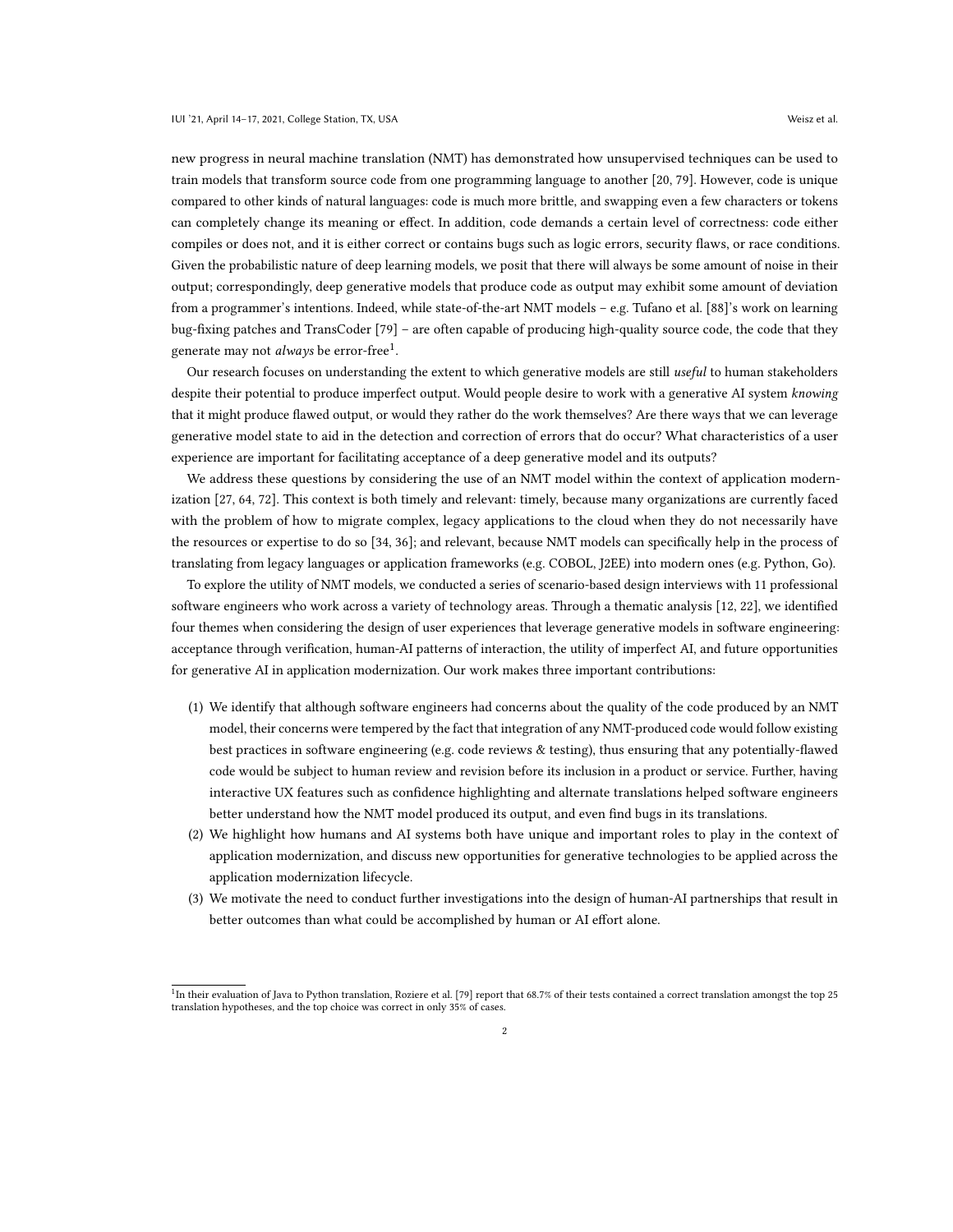## 2 RELATED WORK

We discuss three areas relevant to our work: recent advances in the use of AI techniques, and specifically deep generative models, in software engineering; studies of the utility of imperfect AI; and studies of human-AI co-creation with generative AI.

#### 2.1 AI Techniques for Software Engineering

In recent years, several efforts have focused on the use of AI and machine learning techniques for various tasks related to software engineering, including code completion [\[15,](#page-14-11) [41,](#page-15-8) [75,](#page-16-6) [84\]](#page-17-4), code classification [\[49,](#page-15-9) [68\]](#page-16-7), API recommendation [\[16,](#page-14-12) [33\]](#page-15-10), variable and method naming [\[3,](#page-14-13) [5\]](#page-14-14), type inference [\[39,](#page-15-11) [93\]](#page-17-5), bug detection and repair [\[25,](#page-14-15) [40,](#page-15-12) [71,](#page-16-8) [74,](#page-16-9) [89,](#page-17-6) [95\]](#page-17-7), comment description and generation [\[4,](#page-14-16) [44,](#page-15-13) [48,](#page-15-14) [65,](#page-16-10) [80,](#page-16-11) [91\]](#page-17-8), code change summarization [\[66\]](#page-16-12), and code clone detection [\[96\]](#page-17-9). A significant portion of this work is recounted in Allamanis et al.'s survey of the area [\[2\]](#page-14-6). The emergence of generative AI techniques for natural language generation, such as GPT-2 [\[73\]](#page-16-13) and GPT-3 [\[14\]](#page-14-17), have also been reflected in code-centric use cases: Brockschmidt et al. [\[13\]](#page-14-18) proposed generative models for source code, and Tufano et al. [\[88\]](#page-17-3) used generative models for learning patches for bug fixes. In this paper, we focus on TransCoder [\[79\]](#page-16-3), an unsupervised neural machine translation (NMT) model that transforms source code from one programming language to another.

## 2.2 Imperfect AI

Several studies have examined the notion of an imperfect AI system. Kocielnik et al. [\[52\]](#page-15-15) examined the effect of giving people control over the types of errors made by an AI meeting request detection system, either by avoiding false positives or false negatives. They found that, even when the system was only 50% accurate (i.e. randomly guessing), users who expected a reduction in the false positive rate had a lower perception of accuracy and lower acceptance of the system than users who expected a reduction in the false negative rate. Dzindolet et al. [\[26\]](#page-14-19) discovered that once people observed an automated system make errors, their distrust in the system increased unless an explanation was provided regarding why the system might make an error; however, these explanations also increased trust and reliance on the system even when unwarranted, signaling the importance and difficulty of providing explanations that help people appropriately calibrate their trust. Ehrlich et al. [\[28\]](#page-15-16) found a similar result, that giving a good reason for a poor recommendation made people more likely to accept that poor recommendation. Zhang et al. [\[99\]](#page-17-10) and Antifakos et al. [\[6\]](#page-14-20) both discuss how confidence scores can help calibrate people's trust in an AI model, and Verame et al. [\[90\]](#page-17-11) show how such scores encourage use of an autonomous system. Our work examines a different aspect of imperfect AI by focusing on a co-creation scenario that has a lower tolerance for error (e.g. code ought to compile and be free of errors). Motivated by these studies, we also consider the effect that confidence and translation alternatives (which have explanatory power, discussed in Section [5.1.2\)](#page-6-0) have on the utility and acceptance of a generative AI system.

#### 2.3 Co-Creation with Generative AI

Given the imperfect output of state-of-the-art NMT models, we posit that such systems will act in concert with human software engineers as a collaborative partner or teammate. The question of how to design effective interactions between human and machine teammates is of great interest to the IUI community. Seeber et al. [\[81\]](#page-16-14) recently outlined a set of research questions spanning many aspects of human-AI collaboration, such as how tasks should be allocated across both parties and how trust could be established with a machine teammate. We find their question of how to determine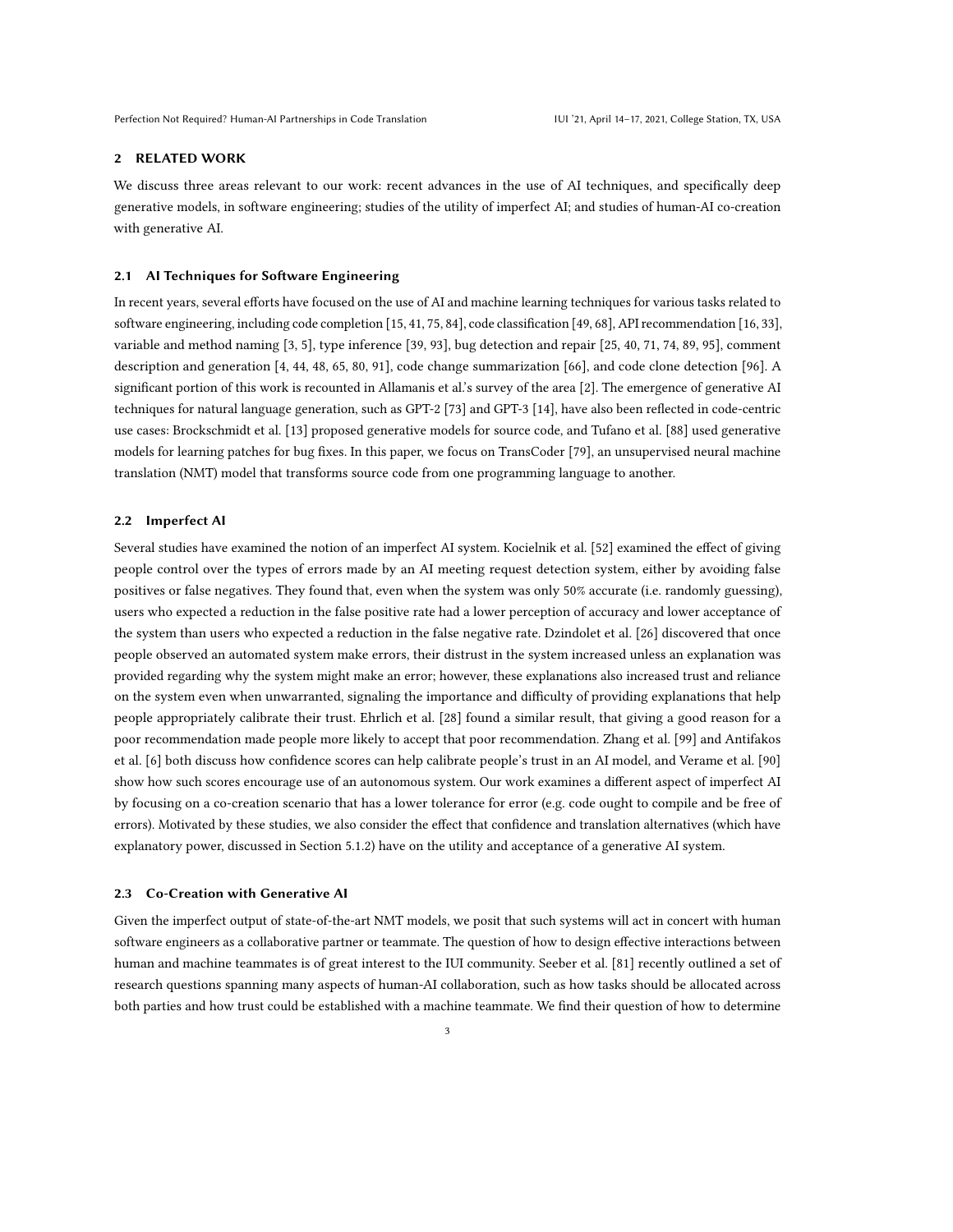#### IUI '21, April 14–17, 2021, College Station, TX, USA Weisz et al.

<span id="page-3-0"></span>

Fig. 1. UX Variants. Input Java source code was shown in the left pane (A). Clicking "Translate Now" translated the code into Python in the right pane, in one of three variants: code translation only (not shown), code translation with low-confidence tokens highlighted in red (B), or code translation with alternate code translations displayed in pop-up menus (C).

an effective division of labor between humans and machines to be particularly salient as it is critical to understand what factors lead to productive human-AI partnerships.

Much of the recent focus of the generative AI community has been on developing new capabilities and exploring their applications in creative domains such as art [\[29,](#page-15-17) [51,](#page-15-18) [70,](#page-16-15) [92\]](#page-17-1), photography [\[10\]](#page-14-0), music [\[45,](#page-15-2) [57\]](#page-16-1), video games [\[37\]](#page-15-19), and literature [\[21\]](#page-14-2), as well as scientific domains such as drug discovery [\[24\]](#page-14-5), materials discovery [\[98\]](#page-17-12), and software engineering [\[69\]](#page-16-16). Some of this work has examined the extent to which deep generative models provide humans with augmented capabilities, addressing the question of the extent to which the human-AI team produces outcomes better than those produced by either party alone (e.g. [\[29,](#page-15-17) [37,](#page-15-19) [57,](#page-16-1) [70,](#page-16-15) [92,](#page-17-1) [100\]](#page-17-13)). For example, Louie et al. [\[57\]](#page-16-1) found that people working with a generative model to produce musical compositions felt a greater sense of self-efficacy and ownership of their compositions. Weber et al. [\[92\]](#page-17-1) found that artwork that was restored with the aid of a generative model was rated as preferable to artwork restored by a human alone.

Despite identifying favorable outcomes of human-AI partnerships, we note that these outcomes are all subjective: the quality of the generated output lies in the perceptions of the people using the system. Less attention has been given to scenarios with objective outcomes, such as in software engineering where correct code is of prime importance. Given that the probabilistic nature of generative models implies the potential for some amount of error in their outputs, we seek to understand the extent to which they may be useful in scenarios that have an objective bar of quality.

#### 3 DESIGN SCENARIO

We developed an exploratory design scenario in order to engage software engineers in a discussion about the role of generative AI in application modernization. The use of scenarios to elicit feedback on future UX design has a long history in HCI (e.g. [\[17,](#page-14-21) [77\]](#page-16-17)), and recently this method has been applied to the design of AI systems as well (e.g. [\[8,](#page-14-22) [55,](#page-16-18) [97\]](#page-17-14)). As discussed by Wolf [\[97,](#page-17-14) p. 252], "scenario-based design [is] a method that anticipates and leverages scenarios of possible use early on in system development." (italics in original). We created a series of three progressively-enhancing UX variants within the scenario that illustrated different ways that a software engineer might interact with an NMT model to translate source code from one language to another.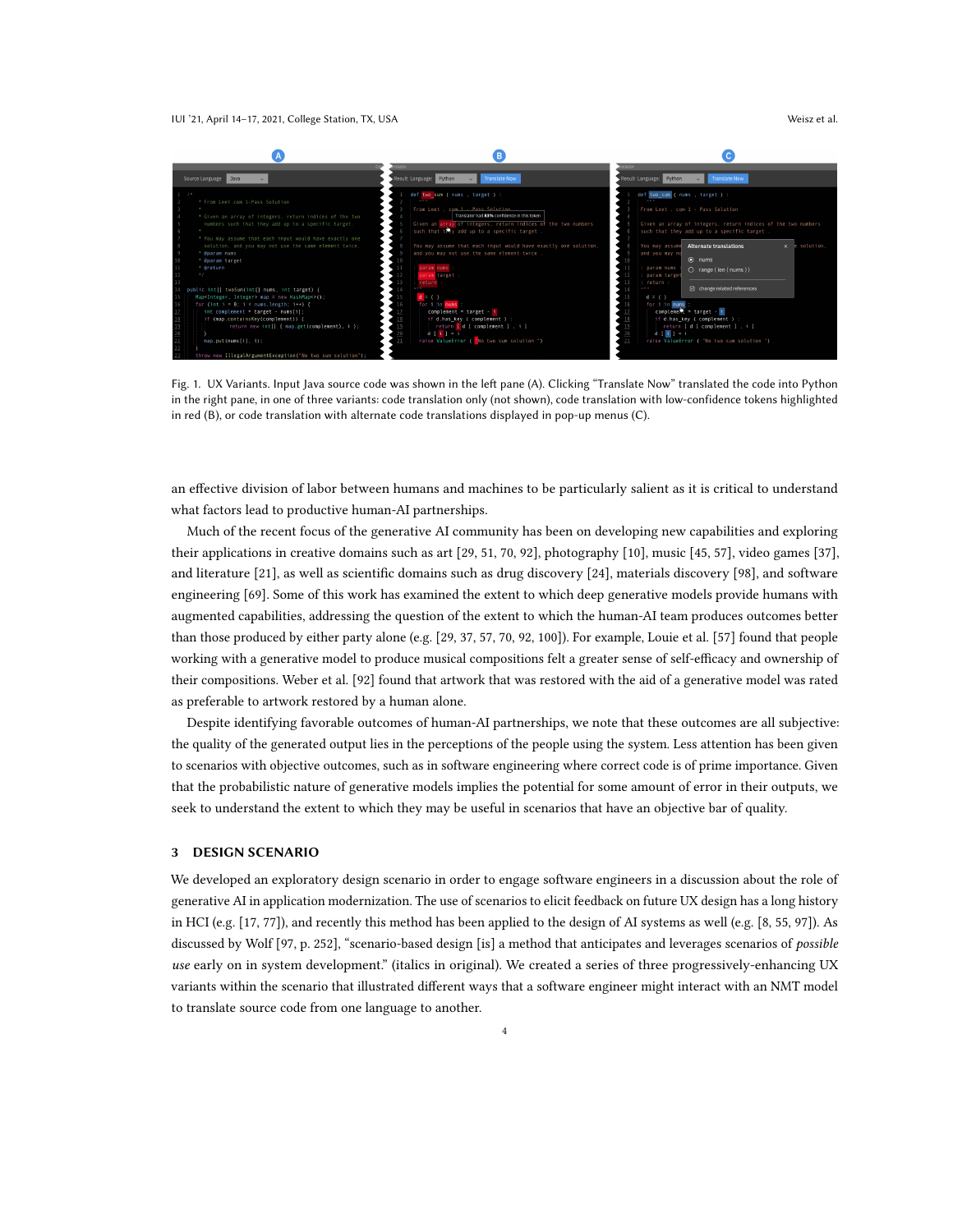The UX variants were designed to resemble a simple programming environment with two code panes: a "source" pane on the left for input code, and a "target" pane on the right for the code output by the NMT model. Each variant appeared as a partially-functional prototype, through which participants could explore features of interest. Figure [1A](#page-3-0) shows the base user interaction: a Java function $^2$  $^2$  translated into Python using a pre-trained TransCoder model [\[79\]](#page-16-3). Figure [1B](#page-3-0) shows the first enhancement in which low-confidence tokens in the translated code are highlighted in red. Token-level confidences were extracted from TransCoder and presented as tooltips that displayed on mouse hover. Figure [1C](#page-3-0) shows the second enhancement in which alternate translations were provided for some of the low-confidence regions. The alternate translations were obtained from TransCoder, which can generate multiple translations using beam search decoding [\[79\]](#page-16-3). The UI also contained a feature to make relevant downstream edits when selecting an alternate translation (e.g. renaming all instances of a variable), as the selection of an alternate often carried consequences for other parts of the code.

Our scenario used real output from TransCoder that contained flaws. Although the translated code was syntactically correct, there was a logic error in the translation of a loop that resulted in wrong values being returned. There was also an issue with our reconstitution of tokenized code resulting in a discrepancy in an exception message string. These flaws provided a degree of realism to our study; several participants actually discovered these errors during the study, leading to discussions on the utility of imperfect AI.

## 4 METHOD

We conducted an interview study with software engineers in which we used the design scenario to spark discussions around the role of generative AI in application modernization. As the three UX variants built conceptually on top of each other, they were shown in the same order to each participant (A, B, C). The interviews lasted one hour and consisted of three phases. First, we discussed the participant's background, their level of experience with both Java and Python, and their experiences in modernizing legacy applications. If participants recalled highly-relevant experiences, we delved into more detail about their modernization project, how it was organized, what their role was, and what specific pain points existed in their work. Next, we showed each UX variant and allowed them to explore the interface while thinking aloud to capture their general impressions. Participants were also specifically asked what they did and did not like about the interface and how they might improve it. Participants were informed that the translation results were produced by an AI system and that the translations "may be imperfect." After reviewing all three UX variants, we asked participants to brainstorm with us on broader applications of generative AI in application modernization. As a seed to the brainstorm, we showed three examples of how generative AI might provide unique value: translating complex algorithms, translating large codebases, and converting 3rd party library usage across languages. These ideas were generated through our pilot testing.

Each interview was attended by at least three of the authors. One author led each interview, guiding participants through each phase and asking all interview questions. The two other authors took running notes in a shared online document and occasionally stepped in to ask clarifying questions, probe deeper on topics of interest, or provide technical explanations for how the translation algorithm worked.

<span id="page-4-0"></span> $^{2}$ The code used in our scenario was drawn from<https://leetcode.com> and represents a solution to a non-trivial coding problem.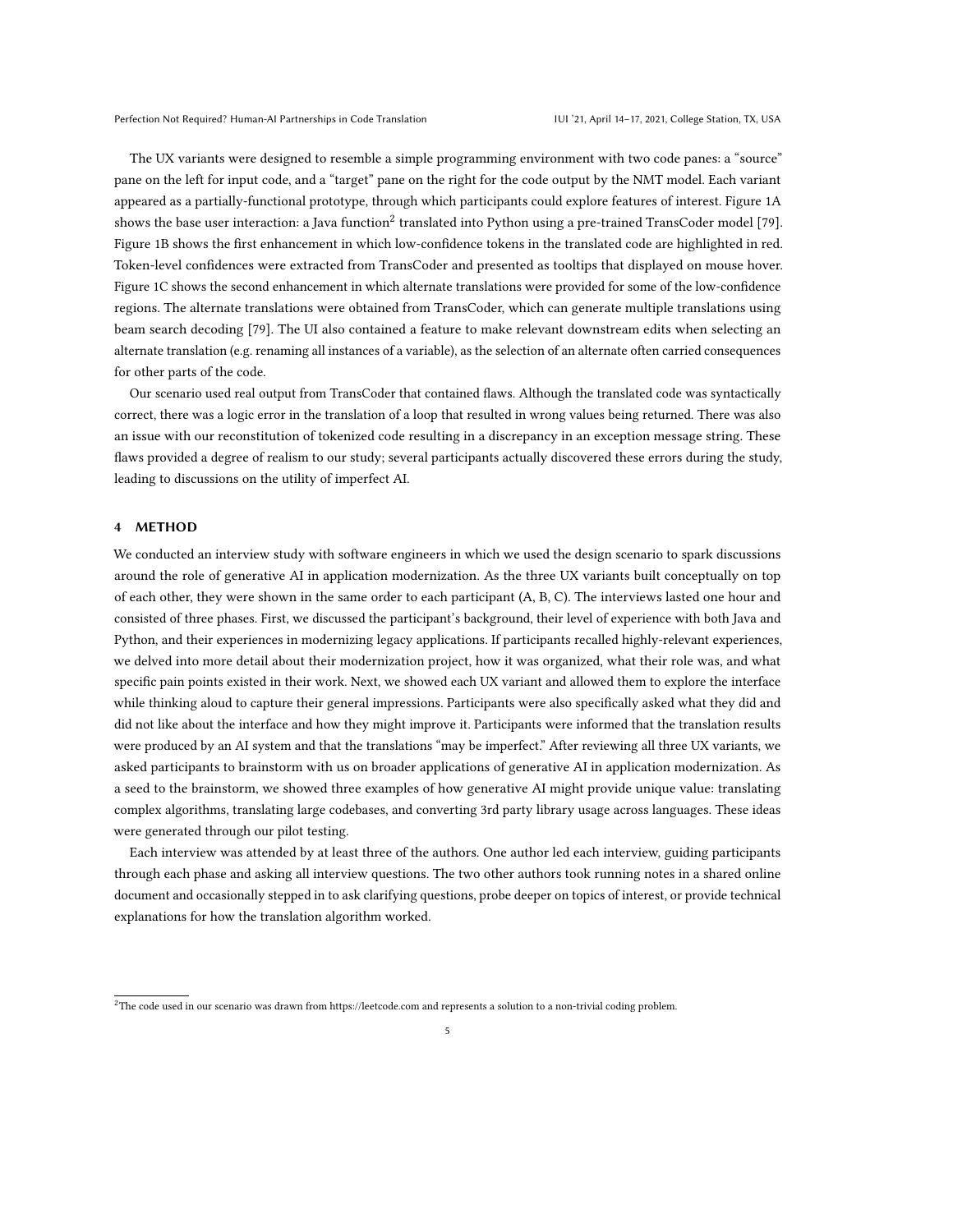#### 4.1 Participants

We recruited 11 full-time software engineers within our organization, an international information technology company. Participants were identified using an internal expertise-location tool that allowed us to find people in a software engineering role with experience in both Java and Python. Participants represented a diverse range of roles and technical backgrounds: Research Scientist in AI (P1); Software Engineer in AI (P0, P2, P6), Infrastructure Security (P5), and Mainframe (P9); Senior Software Engineer in Front-end Development (P10), Cloud (P3), and Healthcare (P7); and Software Architect in AI (P4) and Cloud (P8). Three participants presented as women; the other eight presented as men.

### 4.2 Variant-Specific Questions

For each UX variant, we asked participants about what they liked and disliked and how they might improve the design. We also asked specific questions for each variant. For Figure [1A](#page-3-0), we asked participants whether it was important to them to understand how the AI model produced the translation, and whether the AI is "doing the right thing in modernizing a legacy app" by translating code from one language to another, or whether it should "do something else." For Figure [1B](#page-3-0), we asked participants if they understood why the highlighted tokens were highlighted, and what other information could help them better understand the AI's confidence. For Figure [1C](#page-3-0), we asked participants if they understood why the AI produced the alternatives it produced, and what other information could help them better understand how those alternatives were generated.

## 5 RESULTS

We conducted a thematic analysis of our data to identify important ideas and themes from our interviews. Thematic analysis has been used for many kinds of qualitative analysis work in HCI (e.g. [\[58\]](#page-16-19)). We followed the process described by Braun and Clarke [\[12,](#page-14-9) [22\]](#page-14-10) in which researchers familiarize themselves with their data, generate and group codes to identify higher-level themes, and iteratively refine codes and themes through collaborative discussion.

Our interviews generated a wealth of material: 11 hours of recorded videos, approximately 63 pages of notes, and a corpus of approximately 400 pages of interview transcripts containing about 89k words. For each interview, at least two authors reviewed each of the transcripts and notes and independently identified interesting observations. Initial descriptive codes were recorded in informal notes on these transcripts, which were then collaboratively reviewed by all authors. Next, we developed more integrative codes (similar to grounded theory axial codes) using a shared online document and visual collaboration tools. While there are no agreed guidelines about required sample sizes for this kind of analysis [\[67\]](#page-16-20), we followed commonly-accepted practices to identify saturation (e.g. when we stopped identifying new codes in our interview transcripts) [\[35,](#page-15-20) [60\]](#page-16-21).

We begin by highlighting the difficulties faced by our software engineers in modernizing legacy applications, motivating the need for AI support. We then discuss the four major themes we identified in our data: acceptance through verification, human-AI patterns of interaction, the utility of imperfect AI, and future opportunities for generative AI in application modernization.

<span id="page-5-0"></span>5.0.1 Challenges of Modernizing Legacy Applications. P4 described application modernization as "a rats' nest [of] very impossible, undocumented, uncommitted, lots of dead unit tests that hadn't been run [in] year[s] kind of situation," and complained that "there was an architecture at some point... then you had other folks come along and write additional pieces that... kind of go their own way." Many of these difficulties were due to decisions made by people who were no longer present in the team or in the company. P9 explained, "I work on an application which was written before I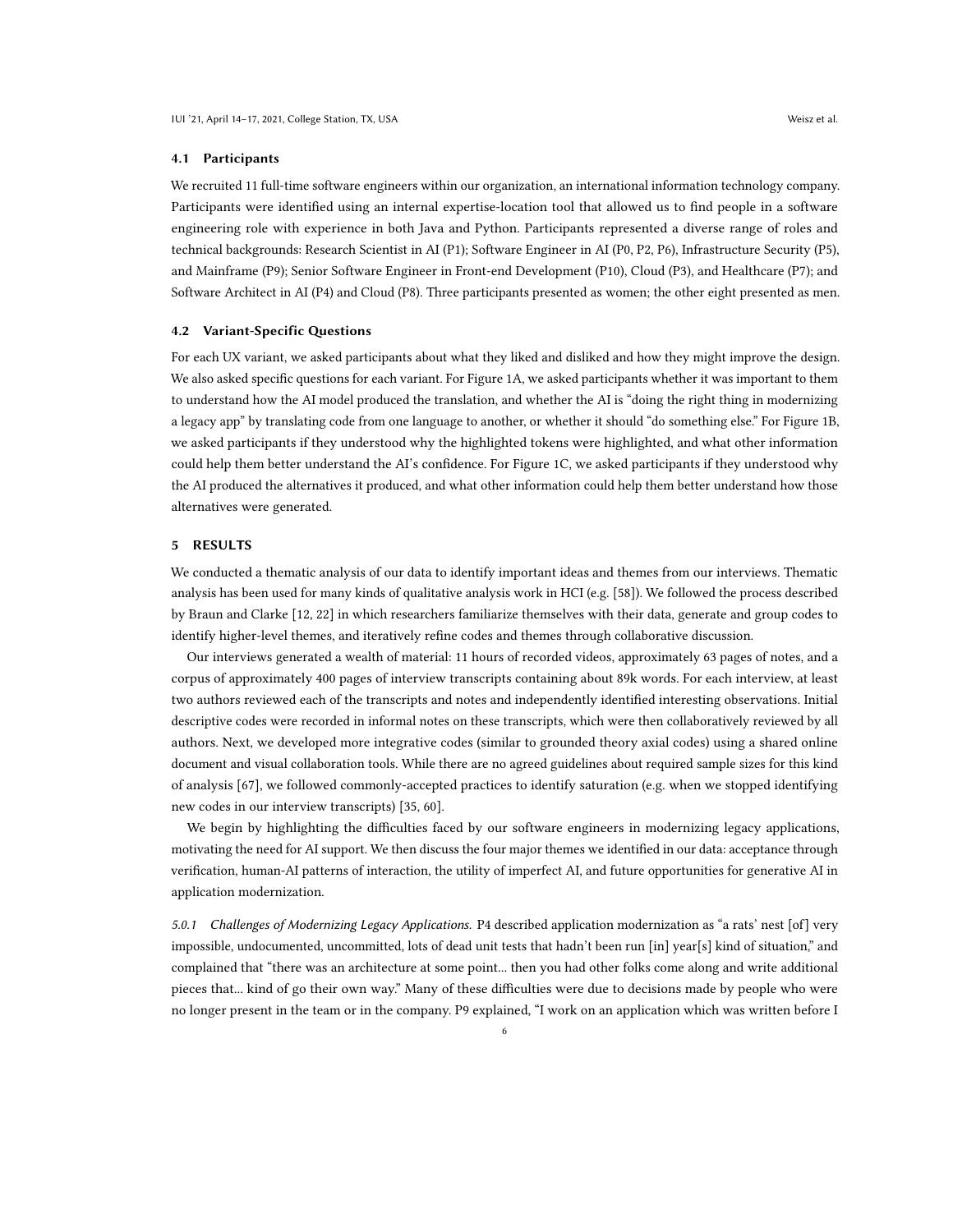was born," and P4 spoke of "three generations of engineers that don't work here anymore." P7 described how legacy application specifications usually lived in the "gray matter storage in other people." All participants who were involved in an application modernization project expressed some desire for help, and our focus on the code translation use case positively resonated with them.

#### 5.1 Acceptance Through Verification, Not Understanding

Many participants discussed the issue of trust in software engineering and how practices such as testing and code review help establish trust amongst human teams of software engineers. Participants expressed similar desires to establish trust with the code translation tool.

"If I'm going to put my production systems functionality behind this, I really want some degree of trust that this thing is robust... Every piece of code that we put into production has been reviewed by at least one other person. And so we try hard to basically build that trust through review and familiarity in humans... we'd need basically the same level of trust for a system like this." (P4)

We recognize that trust is a complex, multi-faceted construct that has been described as being an attitude [\[78\]](#page-16-22), an intention [\[62\]](#page-16-23), and a behavior [\[1\]](#page-14-23). In this paper, we adopt the AI-focused attitudinal view espoused by Madsen and Gregor [\[59\]](#page-16-24), that trust is "the extent to which a user is confident in, and willing to act on the basis of, the recommendations, actions, and decisions of an artificially intelligent decision aid." Thus, in our discussions with participants around the topic of trust, our emphasis was on understanding their attitudes toward acceptance of AI-generated code through their expressions of desire to incorporate (or not incorporate) such code in their work – i.e. their "willing[ness] to act," rather than their past behavior of having acted, as no participants had previously encountered a code-generating AI system.

<span id="page-6-1"></span>5.1.1 Acceptance Through Verification. In discussing whether they would accept code produced by the NMT model, participants felt that they would treat it in the same fashion that they would treat the output of their fellow software developers: by reviewing and testing it. P2 felt he would "be happy with [the NMT model]" as long as "I get the correct output. All I would be concerned with is... if I had a five, six example test case, if they're producing the same output." P0 took a more extreme view of reviewing any code – human or NMT-produced – before accepting it, asserting, "My developer attitude is 'trust no one.' I mean, if someone hands me a piece of code, I don't trust it. I test it."

<span id="page-6-0"></span>5.1.2 Understanding AI Mechanics. Some participants had questions about the underlying mechanics of the NMT model, as they were "curious how it works" (P5) and "would like to know what it's thinking" (P10). However, participants ultimately felt that understanding how the NMT model worked was not a prerequisite for being able to put that model to productive use. When asked whether it was important to understand the mechanism of operation, P7 replied, "Personally? I don't care." P3 expressed the same sentiment, "I guess I'm a little curious how it works, but maybe I don't wanna know [how it really works]." P6 touched on the importance of evaluating the model based on the quality of its output: "I don't really care [how it works]. If it's magic, I'm very happy with it." P1 expressed the same sentiment, citing efficiency gains as a reason for accepting the model's output without understanding how it was produced.

"As a user, you... accept what's going on here as a useful and correct process and you probably do not even care how it's done because it will speed up your work... and at the end of the day, you'll say, 'okay, I'm done."' (P1)

P9 offered a more nuanced view on who would need to have an understanding of how the AI model operated. He described a situation in which individual contributors working on a code conversion task "don't have to understand how the background of the application of the AI works, [because] they have to do the conversion [task]." However, the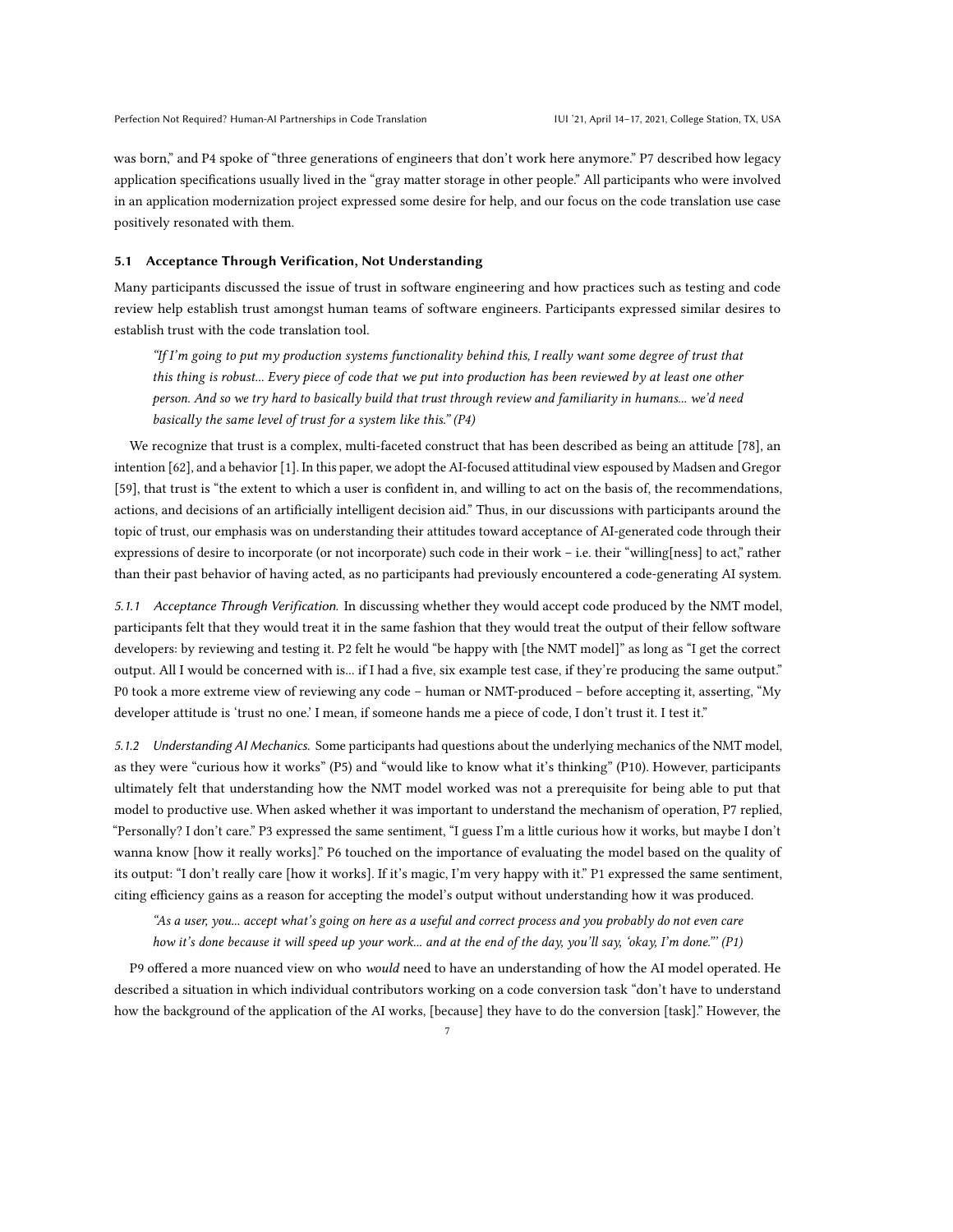architects overseeing the entire project "have to know how this AI is working" because they are the ones responsible for "making this [code translation] project [happen]."

Despite the feelings that having an understanding of the NMT model's operation wasn't important, we observed that having such understanding does have benefits. For example, P6 described how understanding the model's operation might help him achieve better outcomes: "I might want to have the option to look into what the AI is doing just so I can interpret or prepare my code better for the translation."

Understanding the model's operation could also eliminate some of the confusion caused by the confidence highlights in Figure [1B](#page-3-0). Participants weren't told that it was a deep learning-based NMT model that produced the translation, so many assumed the translation was produced by a rule-based system. As asserted by P7, "You have rules that are driving this confidence [feature]." We observed that discrepancies between our participants' mental models and the actual operation of the NMT model was a source of confusion. P5 questioned, "Why is it highlighting so many of these comments?" P1 was surprised that the model was not confident in some of the punctuation tokens: "Why is the left bracket after the return... why is that not so confident... it's not even an identifier... the double quote in that string there, that's a funny one too." P3 expected that the "translator would be able to define this def function signature line with the function name correct," but expressed confusion when the translator wasn't "as confident as it could be." Similarly, P0 struggled to understand why the NMT model would not be confident in a line of code that was syntactically correct.

"That just confuses me because this line of code is syntactically correct. I would write that line of code with 100% confidence. I'm confused about why the translator would be confused about that assignment." (P0)

This discrepancy in confidence, in which participants were more confident in their own abilities to translate the code than the NMT model, caused many participants to desire additional insight into why the NMT model was not confident. P2 said, "[If it's] 42% confident about this translation, maybe... [there could be] a link that you could click on to see why it is not confident." P8 similarly suggested, "An explanation of why the [model had] low confidence... would be helpful." Thus, although participants generally said they "don't care" (P7) about knowing how the translation was produced, explanations of the model's mechanics may be helpful for avoiding confusion caused by confidence discrepancies.

One way of producing such explanations is via the alternate translations shown in Figure [1C](#page-3-0). The presence of the alternate translations seemed to provide an implicit explanation that helped participants better understand the model. P7 described how one of the alternatives more explicitly demonstrated the code's functionality: "The first [option] is more Pythonic because it's taking advantage of the built-in functionality of an array... however this [second option] is far more explicit... this is what's happening behind the scenes." P4 also gained insight by comparing two alternate translations: "This is clearly... toggling between those two styles of iteration... it's interesting to see what the AI is... thinking between these two different programming constructs."

5.1.3 Feedback & Learning. Participants identified the importance of being able to give "feedback" (P4), such as by "unflag[ing]" (P7) low-confidence tokens identified by the NMT model. P4 specifically called out how code reviews are used to give people feedback to improve their skills and how such reviews could be used to improve the NMT model.

"With humans, you can teach through review...if somebody is continuously making these kind of mistakes, and we're catching them in review, that person is going to get annoyed by a million comments... you could probably have some sort of reinforcement or sort of iterative learning in your model that would teach it." (P4)

P6 further imagined that "I'm just going to rewrite this and through my action the AI can learn." Similarly, P10 would "make my edits, and... that would help train the model."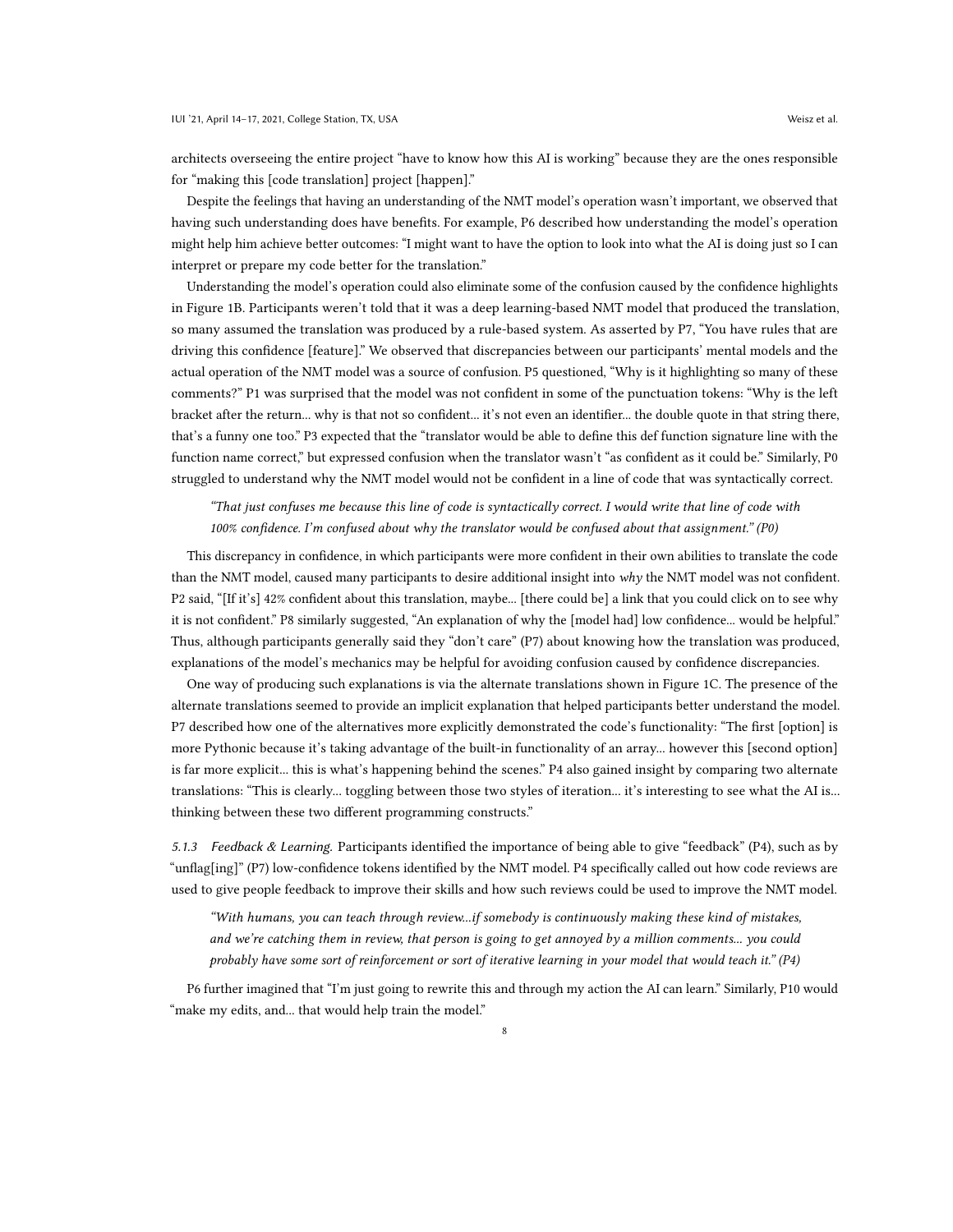#### 5.2 Human-AI Patterns of Interaction

Participants responded positively to the confidence highlights (Figure [1B](#page-3-0)) and the alternate translations (Figure [1C](#page-3-0)) and felt that both views were helpful. Their comments provided insight into how these features could be used to drive human-AI workflows and how human actions could provide feedback to improve the NMT model. As discussed by Seeber et al. [\[81\]](#page-16-14), the allocation of tasks in a human-AI collaboration need not be symmetric. P4 summarized his ideal interplay between human and machine: "Focus on letting the machine do the stuff that's really easy and letting a human help out with the parts that are less easy."

5.2.1 Translation Meta-Information Guides Human Task Management. We initially thought that the translation would produce only content in the form of the translated code. We learned that the low-confidence highlighting (Figure [1B](#page-3-0)) could also help developers to organize their work. P10 crystallized this notion by speaking of a "checklist," and P7 desired the ability to turn off the highlights after reviewing each one. P4 emphasized the utility of this approach: "Having something to draw my attention to places where it's more likely that there's an error would be super helpful." Similarly, P6 said, "If it's trying to highlight that it's really not sure that it's done a good job here then I should pay attention to this piece and see if it makes sense." P5 pointed out that, "If you used this [confidence highlighting] on a big code base... you could know where to look, where there might be problems." Thus, the meta-information provided by the existence of a highlight can help "steer" human activity, complementing Louie et al.'s notion of how humans may "steer" the output of a generative model [\[57\]](#page-16-1). Many participants also pointed out how edits to low-confidence translated code could serve as feedback to the NMT model to improve its training.

5.2.2 Alternate Translations as Explanations and Quick Fixes. Many participants were initially skeptical of the accuracy and value of the confidence highlights (P1, P2, P3, P5, P7, P9). Once they saw the alternate translations, they began to understand why the NMT model had highlighted certain tokens as low-confidence: precisely because there were alternate ways of translating those tokens. Thus, the alternate translations served as explanations for the highlights.

In addition, the alternate translations had additional explanatory power in helping participants understand the nature of the underlying code. Both P1 and P3 were able to identify a logical error in the translated code because they reviewed the alternate translations.

# "It would be different if the i as an index... let's see... is it used? Oh actually it is used... Now there's a mistake in the code.. The statement  $d[i] = i$ , is wrong [but] the other [alternate translation] is correct." (P1)

Participants also appreciated the feature of the alternate translation UI in which downstream edits could be made when selecting an alternate translation (e.g. because selecting an alternate may have renamed a variable or changed a loop index). P7 commented, "the AI's letting me know... it's best if you change it in multiple locations in order to be consistent." In this way, the NMT model can work collaboratively with the human: the model proposes multiple solutions, the human chooses one, and if necessary, the model follows-through to make a series of changes that are consistent with one another. Multiple participants pointed out how this interaction pattern would enable a feedback loop to improve the NMT model (P4, P6, P7).

## 5.3 Utility of Imperfect AI

Software developers typically work with deterministic tools and a great deal of work goes into ensuring that these tools are highly reliable [\[19\]](#page-14-24). The possibility that a software problem would be introduced by a compilation process, for example, would not be considered under ordinary circumstances. Thus, we questioned whether we would encounter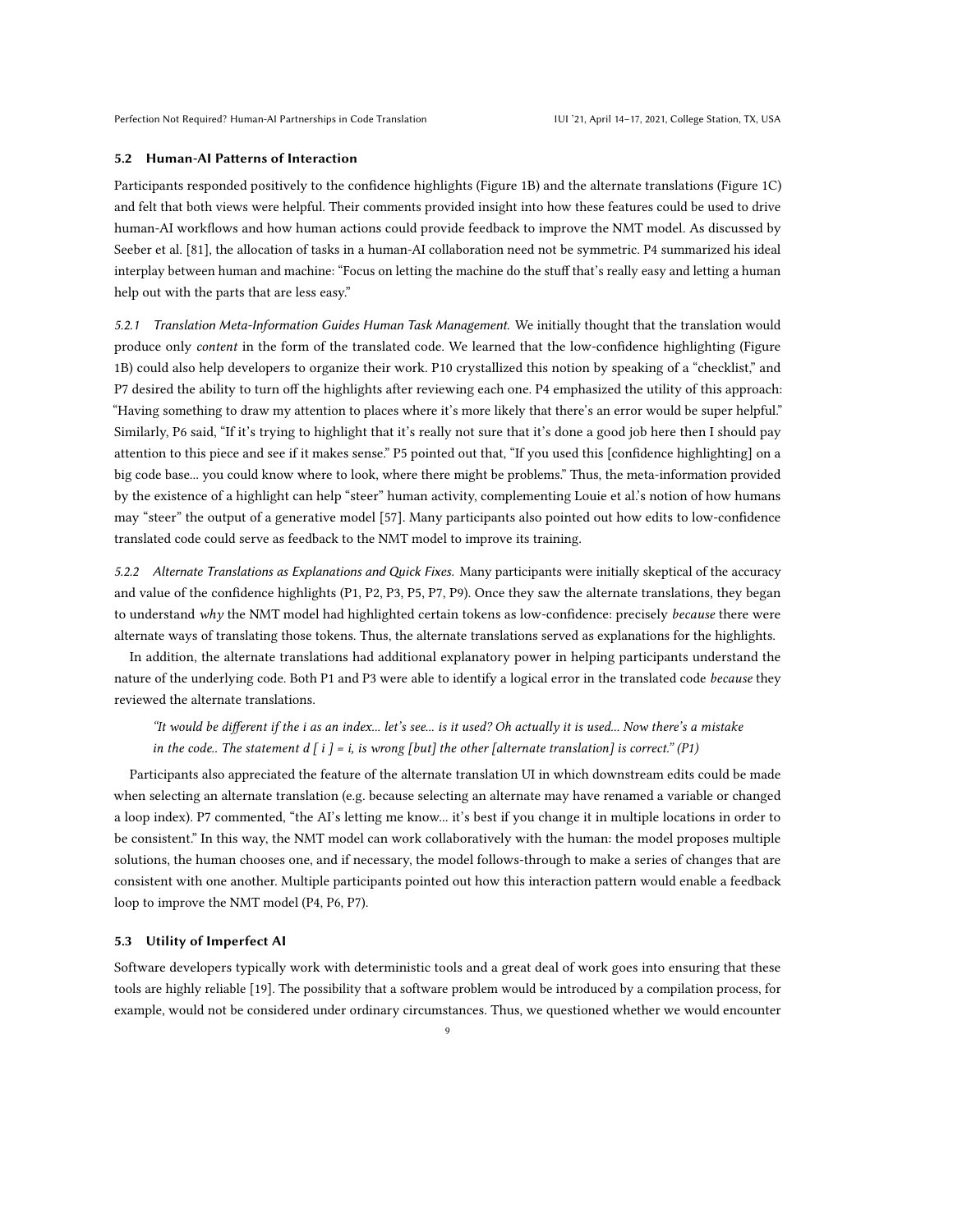resistance to a tool that was *not* guaranteed to produce correct results. To probe at this idea, we selected a code sample with an incorrect translation in order to spark discussion on the utility of erroneous output.

In some cases, although not an explicit part of the study, participants actually found the errors in the translation. For example, P4 found a string mismatch: "There is an actual functional difference here on line 21 of the Python code where there's an extra space inserted into that error string." As previously mentioned, P1 discovered a logic error: "Ah, see there, now there is a mistake in the code. The statement  $d[i] = i$  is wrong."

Overall, many participants felt that even the erroneous output was desirable and that it would be something they would find useful to have. P5 directly asserted, "Yes, the imperfect translations are useful." P2 described how the translations, even with small mistakes, were preferable to manually rewriting code.

"Yeah I would [like it]. It makes it much more easier than to just rewrite the code or to hand type the code. Even if it had... little distortions, like extra spaces, which can be easy to fix... I would rather do that instead of rewriting everything from scratch." (P2)

Despite the positive reception of potentially error-prone code, there did seem to be a threshold regarding how many errors would be acceptable. As summarized by P6, "If it's egregiously wrong then no, I'd rather do it myself. But as long as it's giving me a head start of any sort, I'll take it." P3 described how there may be individual differences in the value people derive from NMT translations.

"I think for someone to start using a tool like this, it would need to prove that it's adding some value... It probably varies from person to person. Some people won't be satisfied with anything you give them, and others will be satisfied with if it can be 10% effective in doing translations perhaps. And most people fall somewhere in the middle there." (P3)

Participants also expressed mixed feelings about their tolerance for easy-to-spot or easy-to-fix errors. On one hand, P5 felt that "I think it would still be worth using the tool if the only problems were small things like that, little nitpickings." On the other, P0 expressed that errors that weren't related to the "central problem" might interrupt his flow and become distracting if they occurred too often: "If I'm iterating and I have to stop and fix something else that's not germane to the central problem, that can become annoying if it's repetitive."

For large codebases, the downside of imperfectly-translated code may be less than the upside of simply having automatically-produced translations. P3 discussed how the NMT model could fit into a workflow for translating a large codebase.

"A lot of us in the software development field, we sometimes have the feeling that for a given problem set, we have to solve the entire problem. But, that's not necessarily true... if you can help someone do part of the task... maybe it will be more effective at smaller, less complex code fragments. Then, [as] you get feedback from users, you build into it more intelligence, then maybe it becomes more effective on larger, more complex pieces of code." (P3)

Thus, although many participants expressed a willingness to accept imperfectly-translated code as a starting point, acceptance may depend on how many errors the translated code contains as well as the nature of those errors (e.g. if they are easy to spot and fix, or if they take attention away from the "central problem"). P3 succinctly summarized this point: "Even if some things were incorrect in the [translation], I think there's still a potential for the tool saving the developers some time... it doesn't have to be perfect and it doesn't have to necessarily be complete for a tool like this to be effective."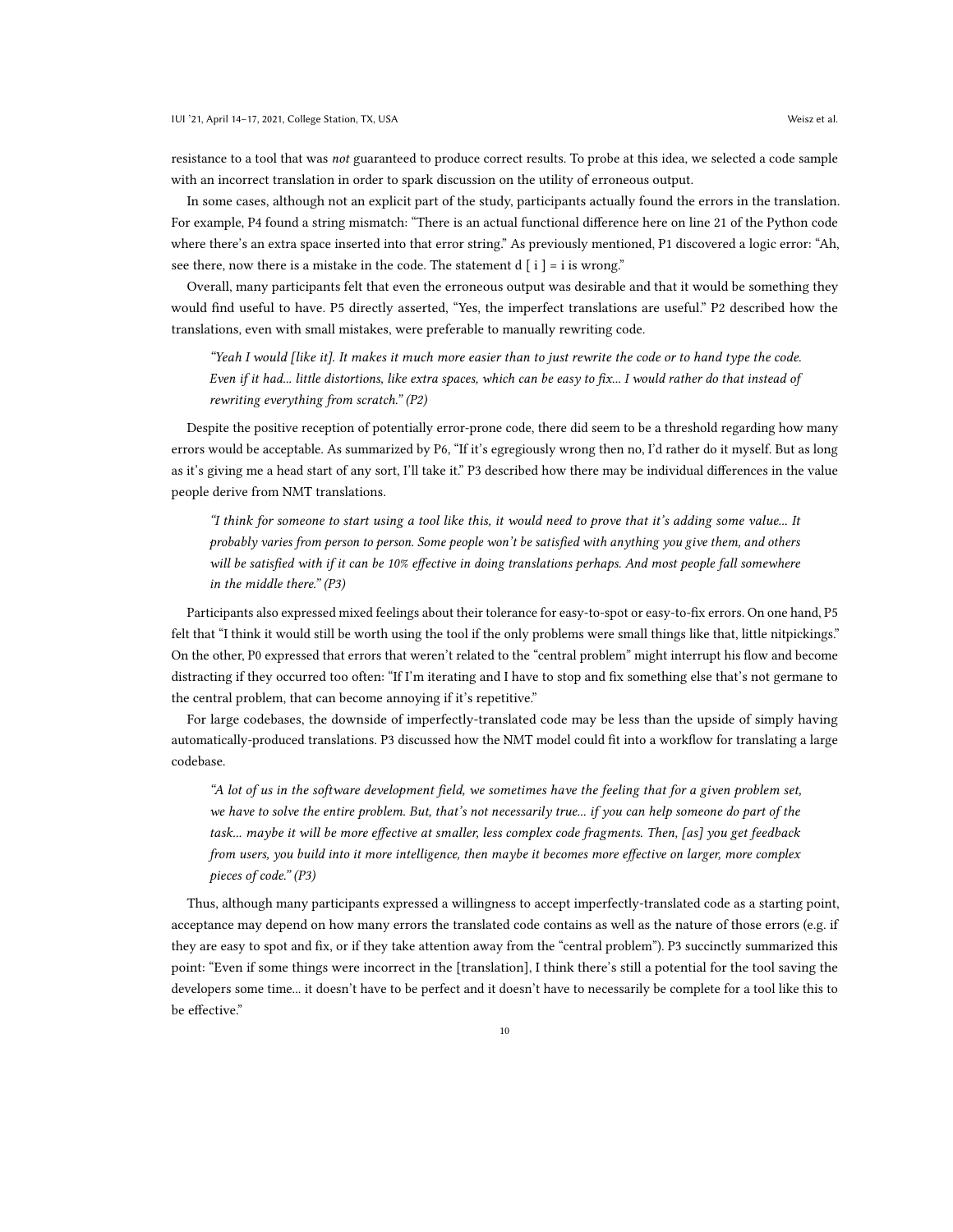#### 5.4 Beyond our Design Scenario: Opportunities for Generative AI Across the Modernization Lifecycle

Participants described the lifecycle of modernizing applications as consisting of three general phases: (1) creating an understanding of the legacy application and its architecture by reviewing code and documentation; (2) performing the migration work, which may include translating and/or refactoring the code; and (3) reviewing and testing the migrated code. Throughout our interviews, participants made a number of suggestions for how generative AI models, as well as the user interfaces that incorporate them, could support these activities.

5.4.1 Creating Understanding. As described in Section [5.0.1,](#page-5-0) one of the main challenges in migrating legacy applications is due to the fact that code and code architectures are "undocumented," (P4) with specifications sometimes living in the "gray matter storage" (P7) of "engineers that don't work here anymore" (P4). P6 described how generative methods could help him form a clearer picture of system architecture: "If AI could actually somehow... help me keep track of how the current function I'm looking at fits into the bigger picture... I think that's really beneficial." P4 described how generative methods could be used to "reverse engineer the architecture programmatically" and deal with "dead" codebases.

"The place where I can see something like this being very helpful would be where you really have a truly dead codebase that's just a complete black box that nobody can, or wants, to understand... because for that you need understanding if the goal is to keep the darn thing limping while you transition to something else." (P4)

Translation could also help software engineers better understand codebases in languages with which they are less familiar: "I've got a bunch of engineers that know Python, but they don't know Java. So, it might be easier to delve in and spelunk through... auto gen[erated] Python code than it would be to go back and spelunk the original Java." (P4).

Participants also described how generative methods could be used to fill in missing documentation to help others understand one's own code, to create an understanding of poorly-documented code, or to re-align documentation with code when drift has occurred [\[30,](#page-15-21) [85\]](#page-17-15). P6 described how his team has strict requirements for writing documentation for every function because it is used to generate Swagger API documentation<sup>[3](#page-10-0)</sup>. Interestingly, he would tolerate mistakes or errors in the generated documentation.

P6: "It's very tedious to write these comments... It really takes so much time... If the AI generated this for me I think that is gonna be really helpful."

Interviewer: "What if the AI was only able to generate part of it, or maybe sometimes made mistakes...Would you still want to use it... or would you rather just write [it] from scratch?"

P6: "As long as it is giving me a head start of any sort I will take it because for me the overhead to write such comments for every function that I code is very high. As you can imagine in a practical system there is going to be hundreds of such functions... it's a lot of human hours."

Generating documentation from source is an active area of research in the machine learning community (e.g. [\[44,](#page-15-13) [48,](#page-15-14) [65,](#page-16-10) [91\]](#page-17-8)) and our results highlight the importance of this functionality in user experiences, even when generated documentation may be imperfect.

5.4.2 Performing Migration Work. One helpful improvement to the code translation user interface would be to show a stronger visual correspondence between input and output source code. As described by P4, "If I had [it] sort of laid out with a diff, I might just be able to parse it visually a little better." In addition, several participants noted the importance of coding styles (e.g. variable naming conventions, documentation standards) and the desire for output code to have

<span id="page-10-0"></span><sup>3</sup>https://swagger.io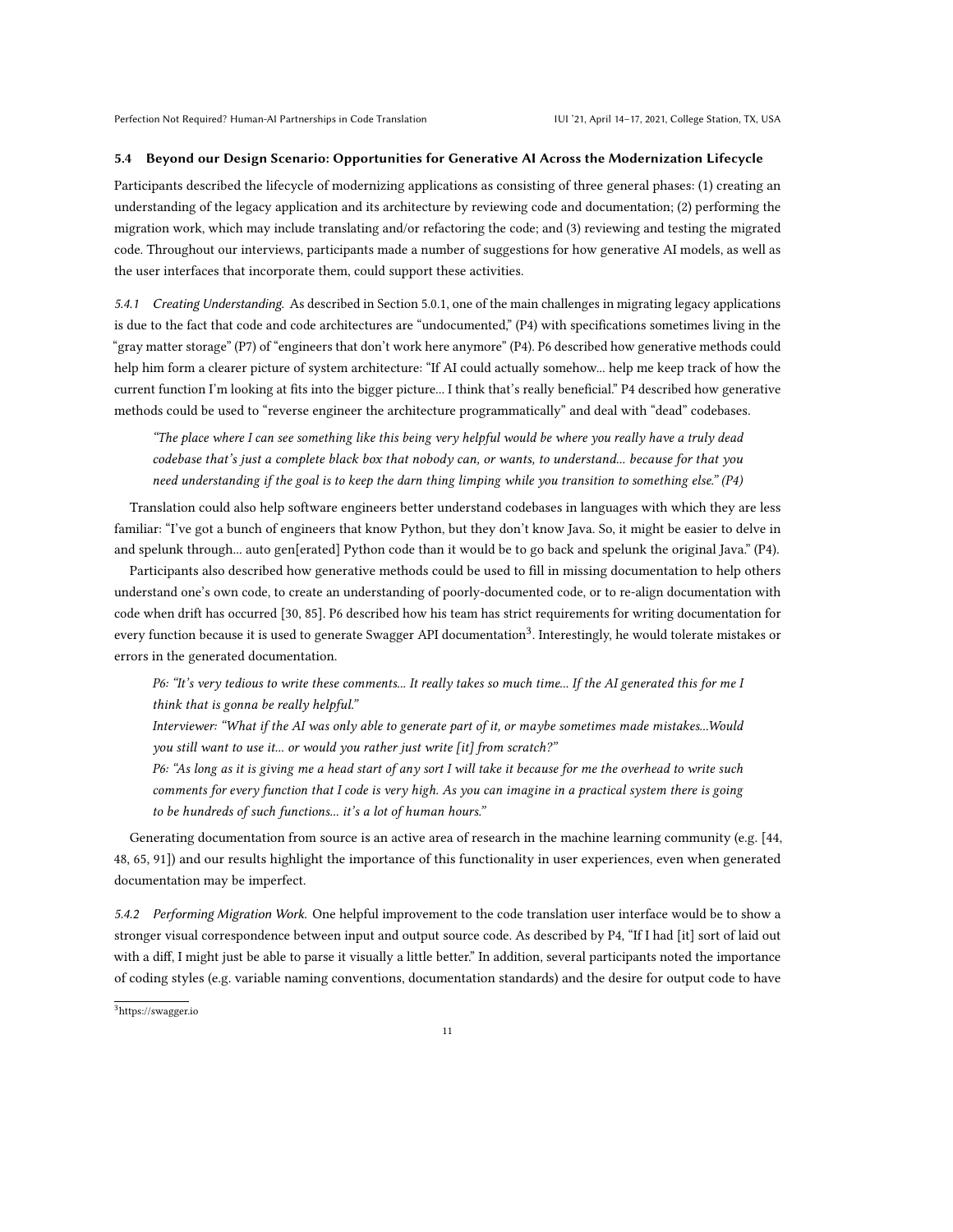a "standard formatting" (P5) because "reading other people's code is much easier when you all adhere to the same standards." (P5). These comments call out that an AI teammate would be expected to follow the same coding conventions as other members of the team.

Many participants described how code translation could be used to take advantage of functionality defined in third party libraries, "because the same libraries in Java don't exist in Python, or similar libraries exist but they're not... syntactically the same." (P0). P10 described, "If you had a library that you know was in another language and you want to use it, but they don't have it in your language, that's great." P3 discussed how he had to manage libraries for the same set of APIs across multiple languages: "We're up to nine different languages now total and and each one seems to have its own, like, name capitalization conventions and things like that." Generative techniques that are capable of converting code from one language to another, from one version of a language to another, or even from one version of an API or framework to another, would be helpful. P8 described how the code translation process wasn't just about converting from one language to another, but also about identifying opportunities to leverage language-specific features to create more optimal code: "The whole point of using the latest version is to tap into the new features... in JDK 8 they have lambdas... it is much faster. If it could do something like this I would use it like hell!" P9 emphasized how the alternate translations provided an educational opportunity while doing code modernization work because "having new options makes it much more easy for me to explore newer methods in the newer language."

Finally, P7 discussed how an AI partner might monitor his work and make proactive suggestions: "It would be cool if the AI knew what I was trying to build, like a controller or view, and it would finish it for me. Like give me a shell of what I'm trying to do so I can fill in the details."

5.4.3 Reviewing & Testing. As discussed in Section [5.1.1,](#page-6-1) testing seems to be one of the primary ways that software engineers will accept and use AI-translated code: "I'm very much a supporter of test-driven development, which typically means you write tests that validate behavior." (P3). Not surprisingly, unit test generation was a highly-requested feature for this stage of application modernization. This notion was best summarized by P4.

"One thing that would be really interesting... especially if you are going from a strongly-typed language like Java to something like Python, would be to generate automated unit tests with coverage. That would certainly help probe at places where the AI got it wrong and build trust where it got it right." (P4)

Generating a "whole slew of automated unit tests" (P4) as well as "more realistic test values" (P3) ensures that "the right hand side code not only runs and doesn't crash but produces expected output" (P4). Indeed, the ML community has explored many methods for generating tests [\[31,](#page-15-22) [86,](#page-17-16) [87\]](#page-17-17) as well as generating data for tests [\[50,](#page-15-23) [83\]](#page-17-18), and our findings reinforce the need to incorporate these techniques into mainstream application modernization tools.

#### 6 DISCUSSION

#### 6.1 Human-AI Partnerships

Participants were eager to accept help from an imperfect AI assistant (e.g. as discussed by P2 & P3). Overwhelmingly, they felt that a tool that could do code translation work within the application modernization context would be useful as it would help them get their own work done more quickly and effectively (e.g. as discussed by P3). Instead of viewing the review and correction of the translated code as additional effort, they felt that the skeletal framework provided by the NMT model would be a useful starting place that they could then adjust and correct as necessary, as they usually do with code produced by their colleagues (e.g. as discussed by P4). Additional support provided by the NMT model by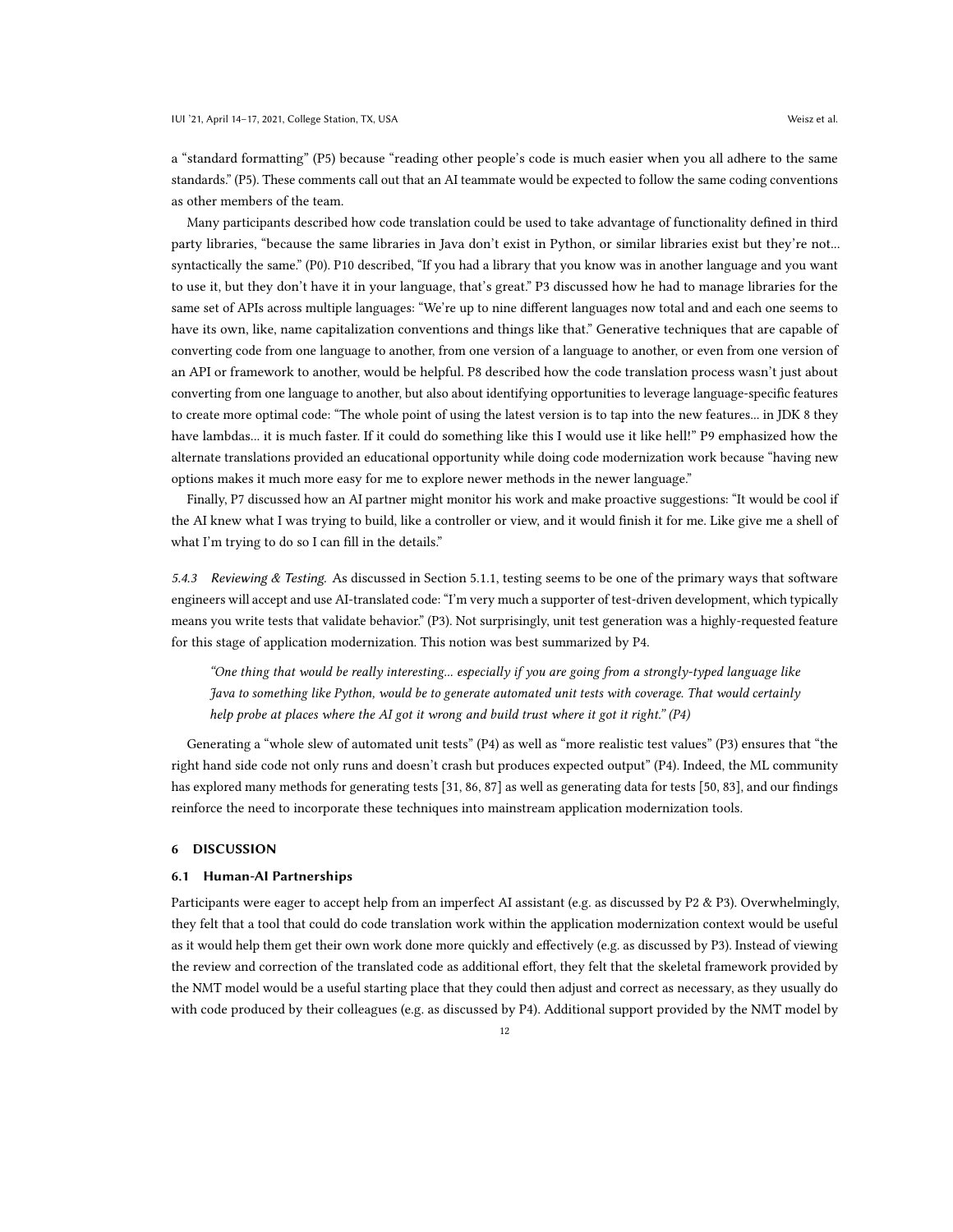way of confidence highlights and alternate translations were also seen as critical ways to help prioritize their review effort. We also discovered how this information possessed explanatory power, helping participants both understand the code's underlying intent and identify potential errors in the translation.

We note that our system only examined one kind of human-AI interaction pattern, in which the human provided code and the translator produced a translation. Although the system did allow for some subsequent actions by the human (e.g. hovering to see confidence scores or clicking to see alternate translations), our tool falls short of the tightly-coupled human-machine interactions envisioned by some of the informants in Seeber et al.'s study [\[81\]](#page-16-14). Participants did identify how to "close the loop" by using the selection of alternate translations to provide feedback to the NMT model to improve its training. However, our system was solely driven by human initiative. Future work is needed to investigate different kinds of interaction patterns, including different mixed-initiative patterns [\[43,](#page-15-24) [82\]](#page-16-25), to understand their effect on a software engineer's productivity and capability. For example, we believe that there is a richer design space in which AI translations can be provided at a number of different granularities, from highly-automated, bulk translation of large codebases to highly-controlled, real-time translation of code as it is being written.

### 6.2 Toward Explainable Generative AI

While conventional software development tools are generally quite reliable, software engineers themselves are not. They recognize the human capacity to err in themselves and their colleagues, and thus have developed processes and ways of working in which these errors are expected: code reviews [\[9,](#page-14-25) [63\]](#page-16-26), test-driven development [\[23,](#page-14-26) [61\]](#page-16-27), and root-cause analysis [\[53\]](#page-15-25) are all ways of finding, fixing, and learning from the mistakes that are bound to happen in any software engineering effort. As a result, participants felt that having an understanding of the mechanics of the NMT model was less important for accepting its output than just reviewing and testing that output. That said, participants who did understand that the NMT model was probabilistic, and not rule-based, in nature, were less confused by spurious confidence highlights. In addition, the explanatory power of alternate translations enabled participants to understand why regions of the code were flagged as low confidence, helping them focus their effort toward reviewing those potentially problematic sections. Alternate translations also helped participants identify errors in the translation by showing them alternatives that the translator had considered.

Our results motivate the need for explainable generative AI. Techniques that help people understand the mechanics of generative models, as well as techniques that are able to generate specific rationales for why a given artifact was generated, could help people further adopt generative models in their own work practices. We recognize that some work has been done in this space, such as in visualizing how transformer models produce their output (e.g. [\[42\]](#page-15-26)). However, more work is needed to understand how such visualizations and other explanatory methods impact peoples' willingness to use generative models and their productivity in using them.

## 6.3 Future Directions for Generative AI in Application Modernization

Our study identified a number of areas that could be pursued for the use of generative AI in application modernization. One such area is in further developing intelligent user interfaces tailored specifically for code translation. For example, participants desired a stronger visual correspondence between the source and translated code to understand how one flowed from the other. In addition, task-oriented displays of the "checklist" mentioned by P10 could be used to help organize and track review efforts.

Incorporating feedback to the generative model from the edits made by software engineers is another fruitful research opportunity. NMT models such as the one we used are typically trained in an unsupervised manner, in part due to the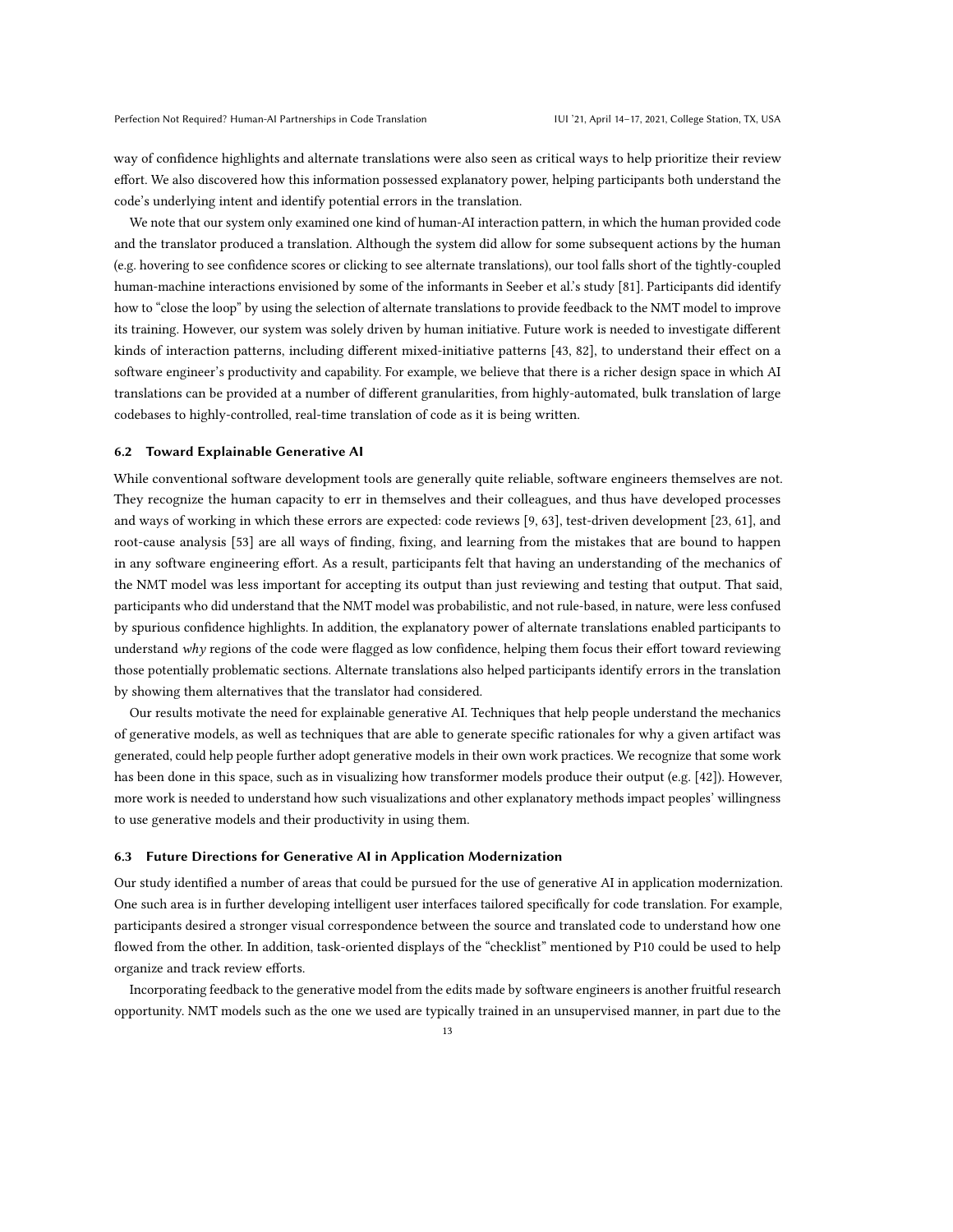lack of a corpus of parallel code examples across source and target languages. The process of using these models to perform an initial translation, followed by manual correction, could provide a corpus of correctly-translated code that would enable supervised training, resulting in further quality improvements to the translator. In addition, technical

Participants identified many opportunities for generative models to aid the overall application modernization workflow of building understanding, performing the migration, and reviewing & testing. Although the import of generative capabilities may seem to be about the production of an artifact itself, we found that they instead may also be a *means* rather than just an *end*. For example, the generation of documentation and architecture specifications, rather than being the desired end products themselves, are more of an intermediate output that supports a modernization effort by helping people understand an "impossible, undocumented" (P4) legacy application. Thus, we challenge the community to consider use cases for generative AI that involve improving the state of human understanding of a domain or artifact, rather than considering the only utility of generative models to be the output itself.

mechanisms that enable fine-grained human control over the translation process ought to be explored.

## 7 LIMITATIONS

Our study is a preliminary examination of how probabilistic generative models can be applied to a use case that requires an objective level of quality. Although we have discovered that our design scenario did demonstrate compelling user experiences, we caution that our results may not generalize to other domains or use cases beyond the code translation task we examined (e.g. using generative models for molecular discovery). In addition, our finding that acceptance of a model's output is established through verification, rather than explanation of the model's operation, is not meant to diminish the importance of further research and exploration into how generative models might explain themselves, their operation, and their limitations. Indeed, having an accurate mental model did help participants understand the model's confidence levels, and we hypothesize that generative AI user interfaces that provide salient details of a model's operation can help people form accurate mental models.

## 8 CONCLUSION

Generative AI techniques are enabling new forms of human-AI co-creation. Recent advances in deep generative models have enabled them to produce content with a proficiency often indistinguishable from that of humans. New unsupervised neural machine translation models have demonstrated the capability for generative AI to translate code from one programming language to another in the software engineering domain. We have examined how such a model would be received by software engineers in the context of modernizing legacy applications. Counter to expectations, software engineers felt a generative model that produced imperfect output – such as code with compilation or logical errors – would be a useful aid, albeit one subject to the same procedures of review and testing as code produced by their colleagues. Interface features such as confidence highlighting helped steer human attention toward potentially problematic areas, and alternate translations provided explanatory power for why a segment of translated code was rated as low confidence by the model; in addition, alternate translations provided clues toward the semantic meaning of the code and helped participants find logical errors in it. Future work should explore how different patterns of interaction and initiative, as well as capabilities beyond code translation, can enable effective human-AI partnerships with generative models that produce better outcomes than what could be accomplished by either party alone.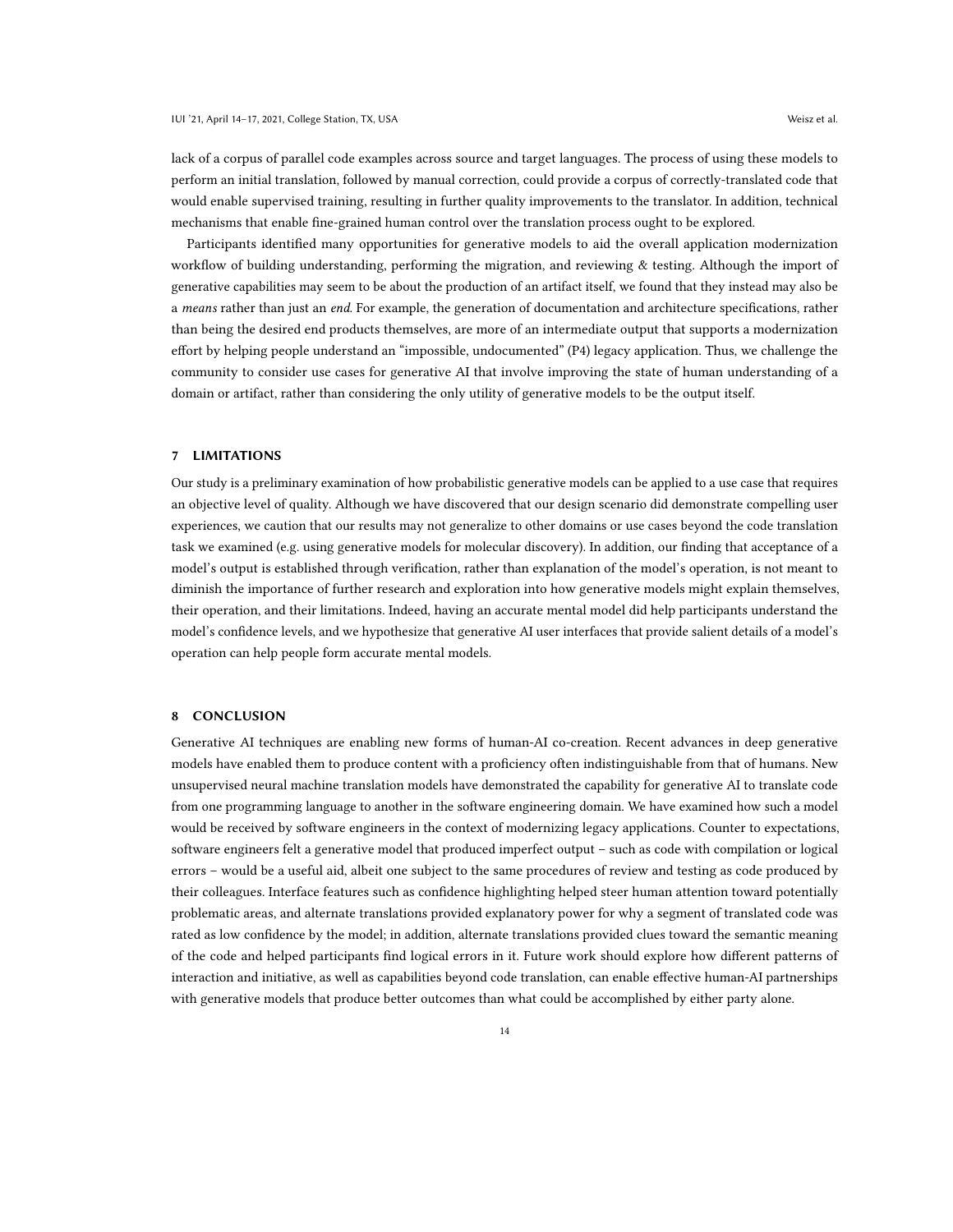Perfection Not Required? Human-AI Partnerships in Code Translation IVI 101 (21, April 14–17, 2021, College Station, TX, USA

#### REFERENCES

- <span id="page-14-23"></span>[1] Barbara D Adams, Lora E Bruyn, Sébastien Houde, Paul Angelopoulos, Kim Iwasa-Madge, and Carol McCann. 2003. Trust in automated systems. Ministry of National Defence (2003).
- <span id="page-14-6"></span>[2] Miltiadis Allamanis, Earl T Barr, Premkumar Devanbu, and Charles Sutton. 2018. A survey of machine learning for big code and naturalness. ACM Computing Surveys (CSUR) 51, 4 (2018), 1–37.
- <span id="page-14-13"></span>[3] Miltiadis Allamanis, Hao Peng, and Charles Sutton. 2016. A convolutional attention network for extreme summarization of source code. In International conference on machine learning. 2091–2100.
- <span id="page-14-16"></span>[4] Uri Alon, Shaked Brody, Omer Levy, and Eran Yahav. 2018. code2seq: Generating sequences from structured representations of code. arXiv preprint arXiv:1808.01400 (2018).
- <span id="page-14-14"></span>[5] Uri Alon, Meital Zilberstein, Omer Levy, and Eran Yahav. 2019. code2vec: Learning distributed representations of code. Proceedings of the ACM on Programming Languages 3, POPL (2019), 1–29.
- <span id="page-14-20"></span>[6] Stavros Antifakos, Nicky Kern, Bernt Schiele, and Adrian Schwaninger. 2005. Towards improving trust in context-aware systems by displaying system confidence. In Proceedings of the 7th international conference on Human computer interaction with mobile devices & services. 9–14.
- <span id="page-14-3"></span>[7] Autodesk. 2016. Reimagining the Future of Air Travel. Retrieved 2-October-2020 from<https://www.autodesk.com/customer-stories/airbus>
- <span id="page-14-22"></span>[8] Shahar Avin, Ross Gruetzemacher, and James Fox. 2020. Exploring AI Futures Through Role Play. In Proceedings of the AAAI/ACM Conference on AI, Ethics, and Society. 8–14.
- <span id="page-14-25"></span>[9] Alberto Bacchelli and Christian Bird. 2013. Expectations, outcomes, and challenges of modern code review. In 2013 35th International Conference on Software Engineering (ICSE). IEEE, 712–721.
- <span id="page-14-0"></span>[10] David Bau, Hendrik Strobelt, William Peebles, Bolei Zhou, Jun-Yan Zhu, Antonio Torralba, et al. 2020. Semantic photo manipulation with a generative image prior. arXiv preprint arXiv:2005.07727 (2020).
- <span id="page-14-1"></span>[11] Madeleine Brand. 2019. How YACHT used A.I. to make their album 'Chain Tripping'. Retrieved 2-October-2020 from [https://www.kcrw.com/](https://www.kcrw.com/news/shows/press-play-with-madeleine-brand/using-a-i-to-make-a-music-album/how-yacht-used-a-i-to-make-their-album-chain-tripping) [news/shows/press-play-with-madeleine-brand/using-a-i-to-make-a-music-album/how-yacht-used-a-i-to-make-their-album-chain-tripping](https://www.kcrw.com/news/shows/press-play-with-madeleine-brand/using-a-i-to-make-a-music-album/how-yacht-used-a-i-to-make-their-album-chain-tripping)
- <span id="page-14-9"></span>[12] Virginia Braun and Victoria Clarke. 2006. Using thematic analysis in psychology. Qualitative research in psychology 3, 2 (2006), 77–101.
- <span id="page-14-18"></span>[13] Marc Brockschmidt, Miltiadis Allamanis, Alexander L Gaunt, and Oleksandr Polozov. 2018. Generative code modeling with graphs. arXiv preprint arXiv:1805.08490 (2018).
- <span id="page-14-17"></span>[14] Tom B Brown, Benjamin Mann, Nick Ryder, Melanie Subbiah, Jared Kaplan, Prafulla Dhariwal, Arvind Neelakantan, Pranav Shyam, Girish Sastry, Amanda Askell, et al. 2020. Language models are few-shot learners. arXiv preprint arXiv:2005.14165 (2020).
- <span id="page-14-11"></span>[15] Marcel Bruch, Martin Monperrus, and Mira Mezini. 2009. Learning from examples to improve code completion systems. In Proceedings of the 7th joint meeting of the European software engineering conference and the ACM SIGSOFT symposium on the foundations of software engineering. 213–222.
- <span id="page-14-12"></span>[16] Nghi D. Q. Bui, Yijun Yu, and Lingxiao Jiang. 2019. SAR: learning cross-language API mappings with little knowledge. In Proceedings of the ACM Joint Meeting on European Software Engineering Conference and Symposium on the Foundations of Software Engineering, ESEC/SIGSOFT FSE 2019, Tallinn, Estonia, August 26-30, 2019, Marlon Dumas, Dietmar Pfahl, Sven Apel, and Alessandra Russo (Eds.). ACM, 796–806. [https:](https://doi.org/10.1145/3338906.3338924) [//doi.org/10.1145/3338906.3338924](https://doi.org/10.1145/3338906.3338924)
- <span id="page-14-21"></span>[17] John M Carroll. 1995. Scenario-based design: envisioning work and technology in system development. John Wiley & Sons, Inc.
- <span id="page-14-4"></span>[18] Guang Chen, Zhiqiang Shen, Akshay Iyer, Umar Farooq Ghumman, Shan Tang, Jinbo Bi, Wei Chen, and Ying Li. 2020. Machine-Learning-Assisted De Novo Design of Organic Molecules and Polymers: Opportunities and Challenges. Polymers 12, 1 (2020), 163.
- <span id="page-14-24"></span>[19] Junjie Chen, Wenxiang Hu, Dan Hao, Yingfei Xiong, and Lu Zhang. 2016. An empirical comparison of compiler testing techniques. In Proceedings of the 38th International Conference on Software Engineering. 180–190.
- <span id="page-14-7"></span>[20] Xinyun Chen, Chang Liu, and Dawn Song. 2018. Tree-to-tree neural networks for program translation. In Advances in neural information processing systems. 2547–2557.
- <span id="page-14-2"></span>[21] Elizabeth Clark, Anne Spencer Ross, Chenhao Tan, Yangfeng Ji, and Noah A Smith. 2018. Creative writing with a machine in the loop: Case studies on slogans and stories. In 23rd International Conference on Intelligent User Interfaces. 329–340.
- <span id="page-14-10"></span>[22] Victoria Clarke, Virginia Braun, and Nikki Hayfield. 2015. Thematic analysis. Qualitative psychology: A practical guide to research methods (2015), 222–248.
- <span id="page-14-26"></span>[23] Piet Cordemans, Sille Van Landschoot, Jeroen Boydens, and Eric Steegmans. 2014. Test-driven development as a reliable embedded software engineering practice. In Embedded and Real Time System Development: A Software Engineering Perspective. Springer, 91–130.
- <span id="page-14-5"></span>[24] Payel Das, Kahini Wadhawan, Oscar Chang, Tom Sercu, Cicero Dos Santos, Matthew Riemer, Vijil Chenthamarakshan, Inkit Padhi, and Aleksandra Mojsilovic. 2018. Pepcvae: Semi-supervised targeted design of antimicrobial peptide sequences. arXiv preprint arXiv:1810.07743 (2018).
- <span id="page-14-15"></span>[25] Elizabeth Dinella, Hanjun Dai, Ziyang Li, Mayur Naik, Le Song, and Ke Wang. 2019. Hoppity: Learning Graph Transformations to Detect and Fix Bugs in Programs. In International Conference on Learning Representations.
- <span id="page-14-19"></span>[26] Mary T Dzindolet, Scott A Peterson, Regina A Pomranky, Linda G Pierce, and Hall P Beck. 2003. The role of trust in automation reliance. International journal of human-computer studies 58, 6 (2003), 697–718.
- <span id="page-14-8"></span>[27] IBM Cloud Education. 2019. Application Modernization. Retrieved 2-October-2020 from [https://www.ibm.com/cloud/learn/application](https://www.ibm.com/cloud/learn/application-modernization)[modernization](https://www.ibm.com/cloud/learn/application-modernization)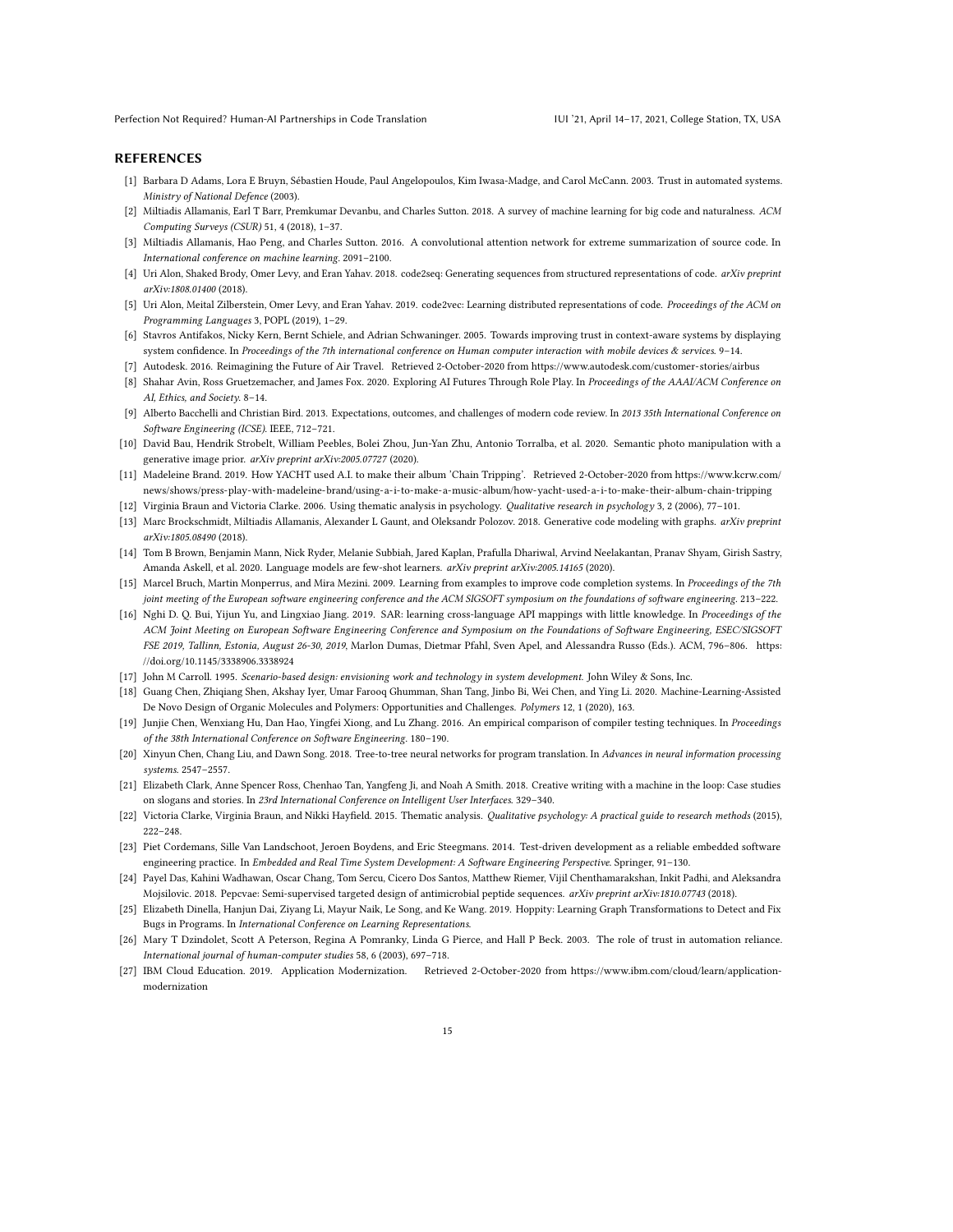- <span id="page-15-16"></span>[28] Kate Ehrlich, Susanna E Kirk, John Patterson, Jamie C Rasmussen, Steven I Ross, and Daniel M Gruen. 2011. Taking advice from intelligent systems: the double-edged sword of explanations. In Proceedings of the 16th international conference on Intelligent user interfaces. 125-134.
- <span id="page-15-17"></span>[29] Judith E Fan, Monica Dinculescu, and David Ha. 2019. collabdraw: an environment for collaborative sketching with an artificial agent. In Proceedings of the 2019 on Creativity and Cognition. 556–561.
- <span id="page-15-21"></span>[30] Beat Fluri, Michael Wursch, and Harald C Gall. 2007. Do code and comments co-evolve? on the relation between source code and comment changes. In 14th Working Conference on Reverse Engineering (WCRE 2007). IEEE, 70-79.
- <span id="page-15-22"></span>[31] Gordon Fraser and Andrea Arcuri. 2014. A large-scale evaluation of automated unit test generation using evosuite. ACM Transactions on Software Engineering and Methodology (TOSEM) 24, 2 (2014), 1–42.
- <span id="page-15-3"></span>[32] Katy Ilonka Gero and Lydia B Chilton. 2019. Metaphoria: An Algorithmic Companion for Metaphor Creation. In Proceedings of the 2019 CHI Conference on Human Factors in Computing Systems. 1–12.
- <span id="page-15-10"></span>[33] Shixiang Gu, Timothy Lillicrap, Ilya Sutskever, and Sergey Levine. 2016. Continuous deep q-learning with model-based acceleration. In International Conference on Machine Learning. 2829–2838.
- <span id="page-15-6"></span>[34] Philippe Guerin. 2019. Legacy Modernization: 8 Key Challenges for 2019. Retrieved 2-October-2020 from [https://www.castsoftware.com/blog/legacy](https://www.castsoftware.com/blog/legacy-modernization-8-key-challenges-for-2019)[modernization-8-key-challenges-for-2019](https://www.castsoftware.com/blog/legacy-modernization-8-key-challenges-for-2019)
- <span id="page-15-20"></span>[35] Greg Guest, Arwen Bunce, and Laura Johnson. 2006. How many interviews are enough? An experiment with data saturation and variability. Field methods 18, 1 (2006), 59–82.
- <span id="page-15-7"></span>[36] Joseph Gulla. 2019. Application Modernization Challenges Aren't Just Technical. Retrieved 2-October-2020 from [https://ibmsystemsmag.com/IBM-](https://ibmsystemsmag.com/IBM-Z/04/2019/application-modernization-challenges)[Z/04/2019/application-modernization-challenges](https://ibmsystemsmag.com/IBM-Z/04/2019/application-modernization-challenges)
- <span id="page-15-19"></span>[37] Matthew Guzdial, Nicholas Liao, Jonathan Chen, Shao-Yu Chen, Shukan Shah, Vishwa Shah, Joshua Reno, Gillian Smith, and Mark O Riedl. 2019. Friend, collaborator, student, manager: How design of an ai-driven game level editor affects creators. In Proceedings of the 2019 CHI Conference on Human Factors in Computing Systems. 1–13.
- <span id="page-15-4"></span>[38] Arthur Harsuvanakit. 2016. Elbo Chair. Retrieved 2-October-2020 from [https://gallery.autodesk.com/fusion360/projects/elbo-chair--generated-in](https://gallery.autodesk.com/fusion360/projects/elbo-chair--generated-in-project-dreamcatcher-made-with-fusion-360)[project-dreamcatcher-made-with-fusion-360](https://gallery.autodesk.com/fusion360/projects/elbo-chair--generated-in-project-dreamcatcher-made-with-fusion-360)
- <span id="page-15-11"></span>[39] Vincent J Hellendoorn, Christian Bird, Earl T Barr, and Miltiadis Allamanis. 2018. Deep learning type inference. In Proceedings of the 2018 26th acm joint meeting on european software engineering conference and symposium on the foundations of software engineering. 152–162.
- <span id="page-15-12"></span>[40] Vincent J Hellendoorn, Petros Maniatis, Rishabh Singh, Charles Sutton, and David Bieber. 2020. Global Relational Models of Source Code. In International Conference on Learning Representations.
- <span id="page-15-8"></span>[41] Abram Hindle, Earl T Barr, Zhendong Su, Mark Gabel, and Premkumar Devanbu. 2012. On the naturalness of software. In 2012 34th International Conference on Software Engineering (ICSE). IEEE, 837–847.
- <span id="page-15-26"></span>[42] Benjamin Hoover, Hendrik Strobelt, and Sebastian Gehrmann. 2019. exbert: A visual analysis tool to explore learned representations in transformers models. arXiv preprint arXiv:1910.05276 (2019).
- <span id="page-15-24"></span>[43] Eric Horvitz. 1999. Principles of mixed-initiative user interfaces. In Proceedings of the SIGCHI conference on Human Factors in Computing Systems. 159–166.
- <span id="page-15-13"></span>[44] Xing Hu, Ge Li, Xin Xia, David Lo, and Zhi Jin. 2018. Deep code comment generation. In 2018 IEEE/ACM 26th International Conference on Program Comprehension (ICPC). IEEE, 200–20010.
- <span id="page-15-2"></span>[45] Cheng-Zhi Anna Huang, Curtis Hawthorne, Adam Roberts, Monica Dinculescu, James Wexler, Leon Hong, and Jacob Howcroft. 2019. The bach doodle: Approachable music composition with machine learning at scale. arXiv preprint arXiv:1907.06637 (2019).
- <span id="page-15-0"></span>[46] Phillip Isola, Jun-Yan Zhu, Tinghui Zhou, and Alexei A Efros. 2017. Image-to-image translation with conditional adversarial networks. In Proceedings of the IEEE conference on computer vision and pattern recognition. 1125–1134.
- <span id="page-15-5"></span>[47] Ogilvy Italy. 2017. Nutella: Nutella Unica. Retrieved 2-October-2020 from [https://www.thedrum.com/creative-works/project/ogilvy-italy-nutella](https://www.thedrum.com/creative-works/project/ogilvy-italy-nutella-nutella-unica)[nutella-unica](https://www.thedrum.com/creative-works/project/ogilvy-italy-nutella-nutella-unica)
- <span id="page-15-14"></span>[48] Srinivasan Iyer, Ioannis Konstas, Alvin Cheung, and Luke Zettlemoyer. 2016. Summarizing source code using a neural attention model. In Proceedings of the 54th Annual Meeting of the Association for Computational Linguistics (Volume 1: Long Papers). 2073–2083.
- <span id="page-15-9"></span>[49] Vinoj Jayasundara, Nghi Duy Quoc Bui, Lingxiao Jiang, and David Lo. 2019. TreeCaps: Tree-Structured Capsule Networks for Program Source Code Processing. arXiv preprint arXiv:1910.12306 (2019).
- <span id="page-15-23"></span>[50] Daniel R Jeske, Pengyue J Lin, Carlos Rendon, Rui Xiao, and Behrokh Samadi. 2006. Synthetic data generation capabilties for testing data mining tools. In MILCOM 2006-2006 IEEE Military Communications conference. IEEE, 1–6.
- <span id="page-15-18"></span>[51] Pegah Karimi, Jeba Rezwana, Safat Siddiqui, Mary Lou Maher, and Nasrin Dehbozorgi. 2020. Creative sketching partner: an analysis of human-AI co-creativity. In Proceedings of the 25th International Conference on Intelligent User Interfaces. 221–230.
- <span id="page-15-15"></span>[52] Rafal Kocielnik, Saleema Amershi, and Paul N Bennett. 2019. Will you accept an imperfect ai? exploring designs for adjusting end-user expectations of ai systems. In Proceedings of the 2019 CHI Conference on Human Factors in Computing Systems. 1–14.
- <span id="page-15-25"></span>[53] Timo OA Lehtinen and Mika V Mantyla. 2011. What are problem causes of software projects? Data of root cause analysis at four software companies. In 2011 International Symposium on Empirical Software Engineering and Measurement. IEEE, 388–391.
- <span id="page-15-1"></span>[54] Mao Li, Jiancheng Lv, Jian Wang, and Yongsheng Sang. 2019. An abstract painting generation method based on deep generative model. Neural Processing Letters (2019), 1–12.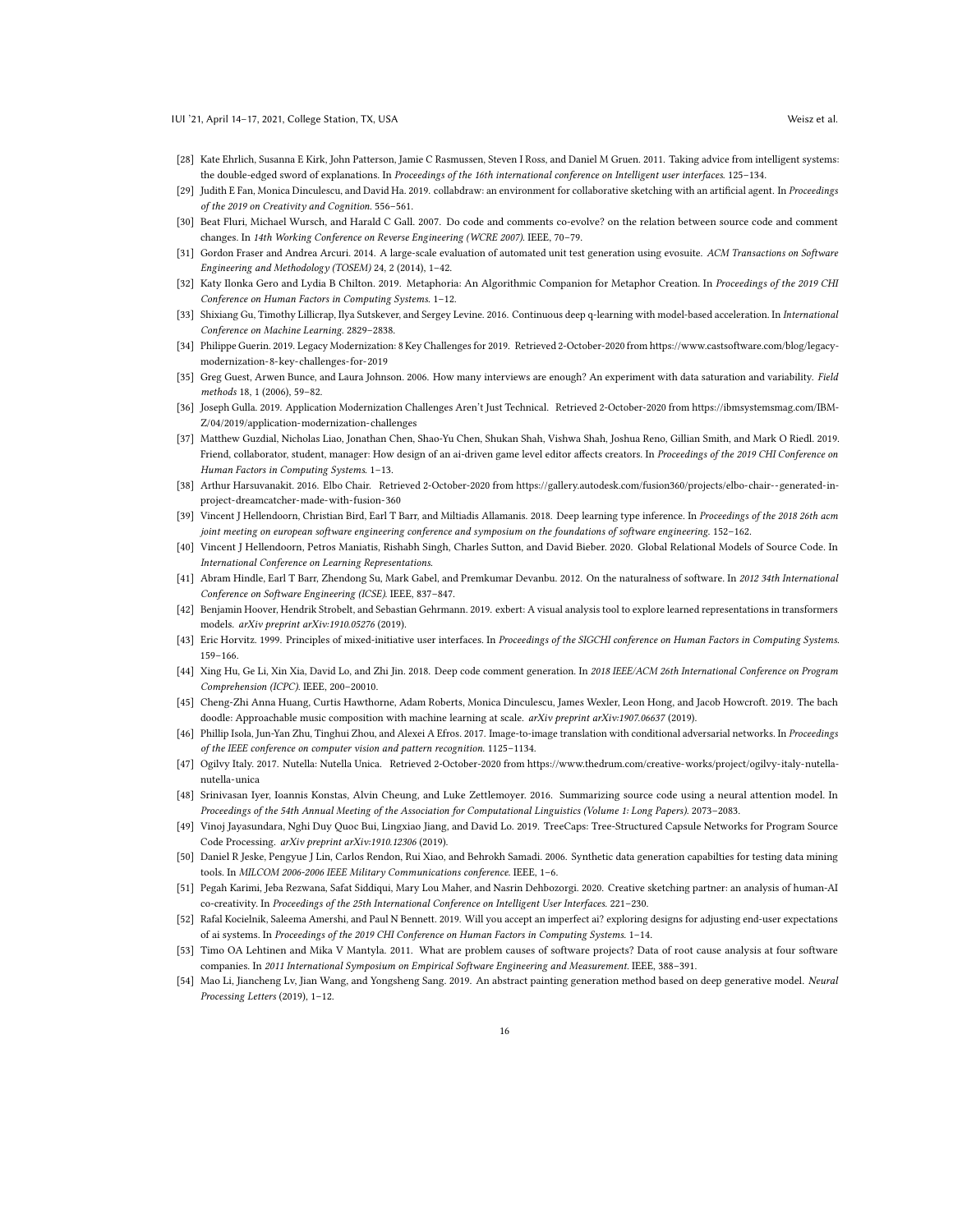Perfection Not Required? Human-AI Partnerships in Code Translation IVI 101 (21, April 14–17, 2021, College Station, TX, USA

- <span id="page-16-18"></span>[55] Q Vera Liao, Daniel Gruen, and Sarah Miller. 2020. Questioning the AI: Informing Design Practices for Explainable AI User Experiences. In Proceedings of the 2020 CHI Conference on Human Factors in Computing Systems. 1–15.
- <span id="page-16-0"></span>[56] Ming-Yu Liu, Xun Huang, Jiahui Yu, Ting-Chun Wang, and Arun Mallya. 2020. Generative Adversarial Networks for Image and Video Synthesis: Algorithms and Applications. arXiv preprint arXiv:2008.02793 (2020).
- <span id="page-16-1"></span>[57] Ryan Louie, Andy Coenen, Cheng Zhi Huang, Michael Terry, and Carrie J Cai. 2020. Novice-AI Music Co-Creation via AI-Steering Tools for Deep Generative Models. In Proceedings of the 2020 CHI Conference on Human Factors in Computing Systems. 1–13.
- <span id="page-16-19"></span>[58] Cayley MacArthur, Caroline Wong, and Mark Hancock. 2019. Makers and Quilters: Investigating Opportunities for Improving Gender-Imbalanced Maker Groups. Proceedings of the ACM on Human-Computer Interaction 3, CSCW (2019), 1–24.
- <span id="page-16-24"></span>[59] Maria Madsen and Shirley Gregor. 2000. Measuring human-computer trust. In 11th australasian conference on information systems, Vol. 53. Citeseer, 6–8.
- <span id="page-16-21"></span>[60] Mohd Aliff Abdul Majid, Mohhidin Othman, Siti Fatimah Mohamad, and Sarina Abdul Halim Lim. 2018. Achieving data saturation: evidence from a qualitative study of job satisfaction. Social and Management Research Journal 15, 2 (2018), 66–77.
- <span id="page-16-27"></span>[61] E Michael Maximilien and Laurie Williams. 2003. Assessing test-driven development at IBM. In 25th International Conference on Software Engineering, 2003. Proceedings. IEEE, 564–569.
- <span id="page-16-23"></span>[62] Roger C Mayer, James H Davis, and F David Schoorman. 1995. An integrative model of organizational trust. Academy of management review 20, 3 (1995), 709–734.
- <span id="page-16-26"></span>[63] Shane McIntosh, Yasutaka Kamei, Bram Adams, and Ahmed E Hassan. 2016. An empirical study of the impact of modern code review practices on software quality. Empirical Software Engineering 21, 5 (2016), 2146–2189.
- <span id="page-16-4"></span>[64] Susan Moore. 2018. 7 Options to Modernize Legacy Systems. Retrieved 2-October-2020 from [https://www.gartner.com/smarterwithgartner/7](https://www.gartner.com/smarterwithgartner/7-options-to-modernize-legacy-systems/) [options-to-modernize-legacy-systems/](https://www.gartner.com/smarterwithgartner/7-options-to-modernize-legacy-systems/)
- <span id="page-16-10"></span>[65] Laura Moreno, Jairo Aponte, Giriprasad Sridhara, Andrian Marcus, Lori Pollock, and K Vijay-Shanker. 2013. Automatic generation of natural language summaries for java classes. In 2013 21st International Conference on Program Comprehension (ICPC). IEEE, 23–32.
- <span id="page-16-12"></span>[66] Laura Moreno, Gabriele Bavota, Massimiliano Di Penta, Rocco Oliveto, Andrian Marcus, and Gerardo Canfora. 2014. Automatic generation of release notes. In Proceedings of the 22nd ACM SIGSOFT International Symposium on Foundations of Software Engineering. 484–495.
- <span id="page-16-20"></span>[67] Janice M Morse. 1995. The significance of saturation.
- <span id="page-16-7"></span>[68] Lili Mou, Ge Li, Lu Zhang, Tao Wang, and Zhi Jin. 2016. Convolutional Neural Networks over Tree Structures for Programming Language Processing. In Proceedings of the Thirtieth AAAI Conference on Artificial Intelligence, February 12-17, 2016, Phoenix, Arizona, USA, Dale Schuurmans and Michael P. Wellman (Eds.). AAAI Press, 1287–1293.<http://www.aaai.org/ocs/index.php/AAAI/AAAI16/paper/view/11775>
- <span id="page-16-16"></span>[69] Lili Mou, Rui Men, Ge Li, Lu Zhang, and Zhi Jin. 2015. On end-to-end program generation from user intention by deep neural networks. arXiv preprint arXiv:1510.07211 (2015).
- <span id="page-16-15"></span>[70] Changhoon Oh, Jungwoo Song, Jinhan Choi, Seonghyeon Kim, Sungwoo Lee, and Bongwon Suh. 2018. I lead, you help but only with enough details: Understanding user experience of co-creation with artificial intelligence. In Proceedings of the 2018 CHI Conference on Human Factors in Computing Systems. 1–13.
- <span id="page-16-8"></span>[71] Michael Pradel and Koushik Sen. 2018. DeepBugs: A learning approach to name-based bug detection. Proceedings of the ACM on Programming Languages 2, OOPSLA (2018), 1–25.
- <span id="page-16-5"></span>[72] Prolifics. 2020. Application Modernization. Retrieved 2-October-2020 from<https://prolifics.com/application-modernization>
- <span id="page-16-13"></span>[73] Alec Radford, Jeffrey Wu, Rewon Child, David Luan, Dario Amodei, and Ilya Sutskever. 2019. Language models are unsupervised multitask learners. OpenAI blog 1, 8 (2019), 9.
- <span id="page-16-9"></span>[74] Baishakhi Ray, Vincent Hellendoorn, Saheel Godhane, Zhaopeng Tu, Alberto Bacchelli, and Premkumar Devanbu. 2016. On the "naturalness" of buggy code. In 2016 IEEE/ACM 38th International Conference on Software Engineering (ICSE). IEEE, 428–439.
- <span id="page-16-6"></span>[75] Veselin Raychev, Martin Vechev, and Eran Yahav. 2014. Code completion with statistical language models. In Proceedings of the 35th ACM SIGPLAN Conference on Programming Language Design and Implementation. 419–428.
- <span id="page-16-2"></span>[76] Melissa Roemmele and Andrew S Gordon. 2018. Automated assistance for creative writing with an rnn language model. In Proceedings of the 23rd International Conference on Intelligent User Interfaces Companion. 1–2.
- <span id="page-16-17"></span>[77] Mary Beth Rosson and John M Carroll. 2009. Scenario based design. Human-computer interaction. boca raton, FL (2009), 145–162.
- <span id="page-16-22"></span><span id="page-16-3"></span>[78] Julian B Rotter. 1967. A new scale for the measurement of interpersonal trust. Journal of personality (1967).
- [79] Baptiste Roziere, Marie-Anne Lachaux, Lowik Chanussot, and Guillaume Lample. 2020. Unsupervised translation of programming languages. Advances in Neural Information Processing Systems 33 (2020).
- <span id="page-16-11"></span>[80] Simone Scalabrino, Gabriele Bavota, Christopher Vendome, Mario Linares-Vásquez, Denys Poshyvanyk, and Rocco Oliveto. 2017. Automatically assessing code understandability: How far are we?. In 2017 32nd IEEE/ACM International Conference on Automated Software Engineering (ASE). IEEE, 417–427.
- <span id="page-16-14"></span>[81] Isabella Seeber, Eva Bittner, Robert O Briggs, Triparna de Vreede, Gert-Jan De Vreede, Aaron Elkins, Ronald Maier, Alexander B Merz, Sarah Oeste-Reiß, Nils Randrup, et al. 2020. Machines as teammates: A research agenda on AI in team collaboration. Information & management 57, 2 (2020), 103174.
- <span id="page-16-25"></span>[82] Ben Shneiderman. 2020. Human-centered artificial intelligence: Reliable, safe & trustworthy. International Journal of Human-Computer Interaction 36, 6 (2020), 495–504.